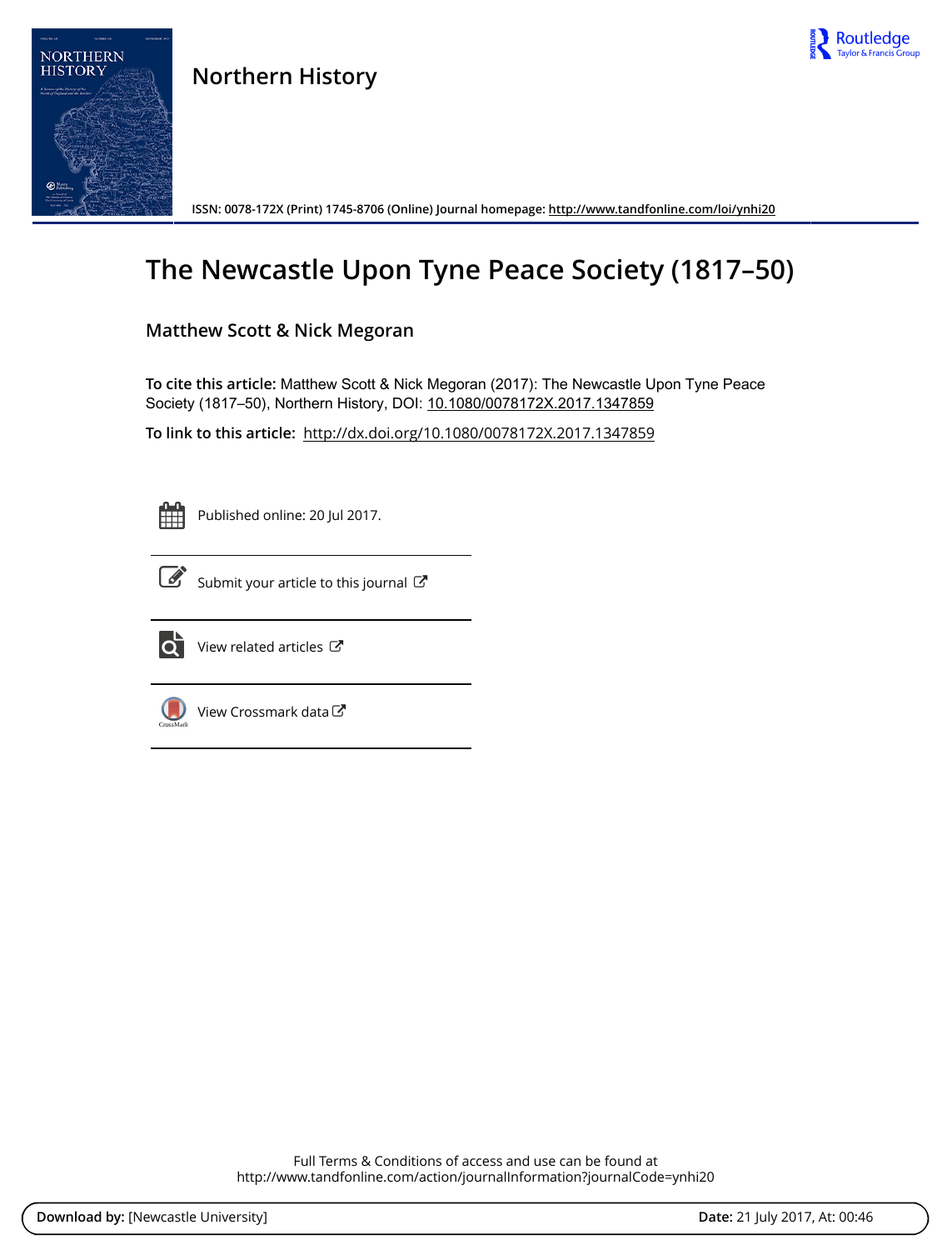## THE NEWCASTLE UPON TYNE PEACE SOCIETY (1817–50)

### MATTHEW SCOTT AND NICK MEGORAN

*Newcastle University*

The 1816 foundation of the Society for the Promotion of Permanent and Universal Peace in London was followed by the creation of a number of Auxiliary societies throughout the country. This paper analyses the history of the Newcastle Auxiliary, covering its establishment in 1817, its disaffiliation from the London Society in 1840, and its subsequent re-affiliation in 1850. After an initial period of quietism after their formation, the paper demonstrates how the radical pacifism of the society developed in the 1830s and 1840s, placing their activities in relation to the specificities of Newcastle's political history, wider transformations in the British peace movement, and the influence of transatlantic networks of American peace advocacy and anti-slavery activism. The local Richardson family of Quakers personified these transformations, even as anarchists such as Joseph Barker represented a militant outer fringe of the society. Ultimately, however, the society struggled to garner wider support in Newcastle, clashing with local Chartists and with the town's militarist merchants and businessmen in 1848. The paper therefore demonstrates how the Auxiliary societies need to be thought of active, agential organisations which negotiated the contradictions between their pacifist ideologies and the local and regional milieus within which they were enmeshed.

**Keywords:** peace, pacifism, Newcastle, peace society, Richardson family

On 13 April 1869, a meeting took place at the Friends New Meeting House on Pilgrim Street, Newcastle upon Tyne, attended by both local Quakers and Church ministers of various, although mostly Nonconformist, denominations. The meeting was a significant moment in Newcastle's radical history and in the story of the nineteenth-century British peace movement more widely. Within its walls a resolution was adopted for the dissolution of the Newcastle Peace Society, which the *Durham County Advertiser* reported was discontinuing its activities due to simple 'want of encouragement'.<sup>[1](#page-1-0)</sup> The resolution proposed:

That the Newcastle Auxiliary Peace Society be dissolved, but that a standing Committee of four gentlemen be appointed to confer when any action has to be taken … and that those who have hitherto subscribed to this Auxiliary be encouraged to subscribe to the Parent Society in London, through its agent.<sup>2</sup>

<span id="page-1-0"></span><sup>1</sup> *Durham County Advertiser*, 16 Apr. 1869, p. 8.

<span id="page-1-1"></span><sup>2</sup> *N[ewcastle] J[ournal]*, 12 Apr. 1869, p. 3.

© The University of Leeds, 2017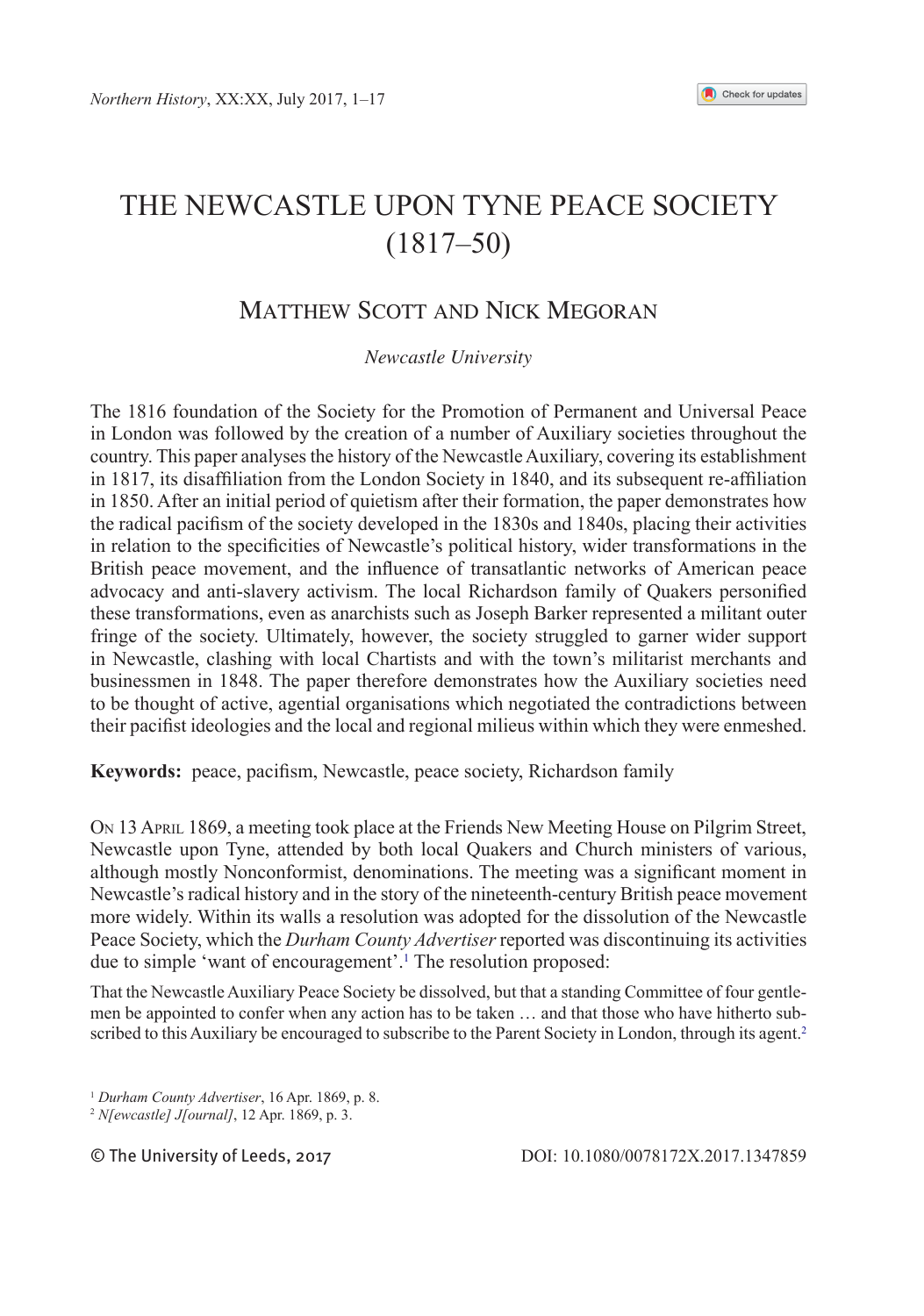On closer inspection, this want of encouragement may not seem so surprising when placed within the history of Newcastle and the wider North East region. By the close of the nineteenth century the region counted among its key industrial accomplishments several innovations that were crucial to the extension of warfare and imperialism. Charles Algernon Parsons' steam turbine, developed in the 1880s, became a defining feature of the Anglo-German naval arms race prior to the First World War; by 1911, 'nearly all British and foreign warships [were] fitted with the Parsons turbines'.[3](#page-2-0) The marriage of coal and steel in the region and the opening of the Darlington–Stockton Railway in September 1825 further ensured that the North East would become synonymous with a technology that transformed the logistics of conflict and ultimately entrenched European imperialism across the globe[.4](#page-2-1) Meanwhile, the standing that local companies such as Armstrong Mitchell & Company accrued for the proficiency of their artillery and warships symbolised the growing entanglement and mutual dependence between the North East's industrial economy and the exercise of military power.[5](#page-2-2)

On the other hand, however, Newcastle was a prominent site of radicalism and activism in the nineteenth and early twentieth centuries, and not solely because of the influence of radical MPs such as Joseph Cowen.<sup>[6](#page-2-3)</sup> For instance, the town's involvement with the Chartist movement 'attained a stridency and vehemence which was rarely matched and never excelled elsewhere',<sup>[7](#page-2-4)</sup> and several of Newcastle's leading radicals aligned closely with revolutionaries as divergent in their objectives as the Italian republican Giuseppe Mazzini and the Russian anarchist Pyotr Kropotkin.<sup>[8](#page-2-5)</sup> Historians have also demonstrated the region's concerted involvement with the anti-slavery and free produce movements, particularly those spearheaded by local Quaker families in collaboration with their American counterparts.<sup>[9](#page-2-6)</sup> Yet, despite these studies of radicalism and activism, there have been no attempts to illuminate the role of pacifism and peace advocacy in the region, especially when seen in the wider context of the history of the Society for the Promotion of Permanent and Universal Peace (henceforth the London Society).<sup>10</sup> This paper therefore examines the formation, activities, ideas, and broader national and international connections of the Newcastle Auxiliary Peace Society (NAPS) between *c*. 1817 and 1850. It does so not just with the aim of elucidating an important and

<span id="page-2-0"></span><sup>3</sup> Alexander Richardson, *The Evolution of the Parsons Steam Turbine* (Cambridge, [1911] 2014), p. 10.

<span id="page-2-1"></span><sup>4</sup> Ronald E. Robinson, 'Introduction: Railway Imperialism', in Clarence B. Davis, Kenneth E. Wilburn and Ronald Robinson, *Railway Imperialism* (Westport, 1991), pp. 1–6; Christian Wolmar, *Engines of War: How Wars Were Won & Lost on the Railways* (2010).

<span id="page-2-3"></span><span id="page-2-2"></span><sup>5</sup> David Saunders, 'Charles Mitchell, Tyneside and Russia's First Ironclads', *Northern History*, xlviii(1) (2011), 75–95. 6 Joan Allen, *Joseph Cowen and Popular Radicalism on Tyneside, 1829–1900* (2007).

<span id="page-2-4"></span><sup>7</sup> William Henry Maehl, 'Chartist Disturbances in Northeastern England, 1839', *International Review of Social History*, viii(3) (1963), 389–414 (p. 389). See also William Henry Maehl, 'The Dynamics of Violence in Chartism: A Case Study in Northeastern England', *Albion*, vii(2) (1975), 101–19; D. J. Rowe, 'Some Aspects of Chartism on Tyneside', *International Review of Social History*, xvi(1) (1971), 17–39.

<span id="page-2-5"></span><sup>8</sup> Respectively, see Marcella Pellegrino Sutcliffe, *Victorian Radicals and Italian Democrats* (Woodbridge, 2014), pp. 97–101; David Saunders, 'The 1905 Revolution on Tyneside', in Jon Smele and Anthony Heywood, *The Russian Revolution of 1905: Centenary Perspectives* (Abingdon, 2005), pp. 260–78 (pp. 262–63).

<span id="page-2-6"></span><sup>9</sup> Louis Billington, 'British Humanitarians and American Cotton, 1840–1860', *Journal of American Studies*, xi(3) (1977), 313–34; Elizabeth A. O'Donnell, '"There's Death in the Pot!" The British Free Produce Movement and the Religious Society of Friends, With Particular Reference to the North-East of England', *Quaker Studies*, xIII(2) (2009), 184–204; Patricia Hix, 'American and North East England's Quaker Anti-Slavery Networks', *North East History*, xxxix (2008), 25–44.

<span id="page-2-7"></span><sup>&</sup>lt;sup>10</sup> David Saunders, 'Challenge, Decline and Revival: The Fortunes of Pacifism in Nineteenth- and Early Twentieth-Century Newcastle', nh in press (2017) DOI: [10.1080/0078172X.2017.1309755](http://10.1080/0078172X.2017.1309755)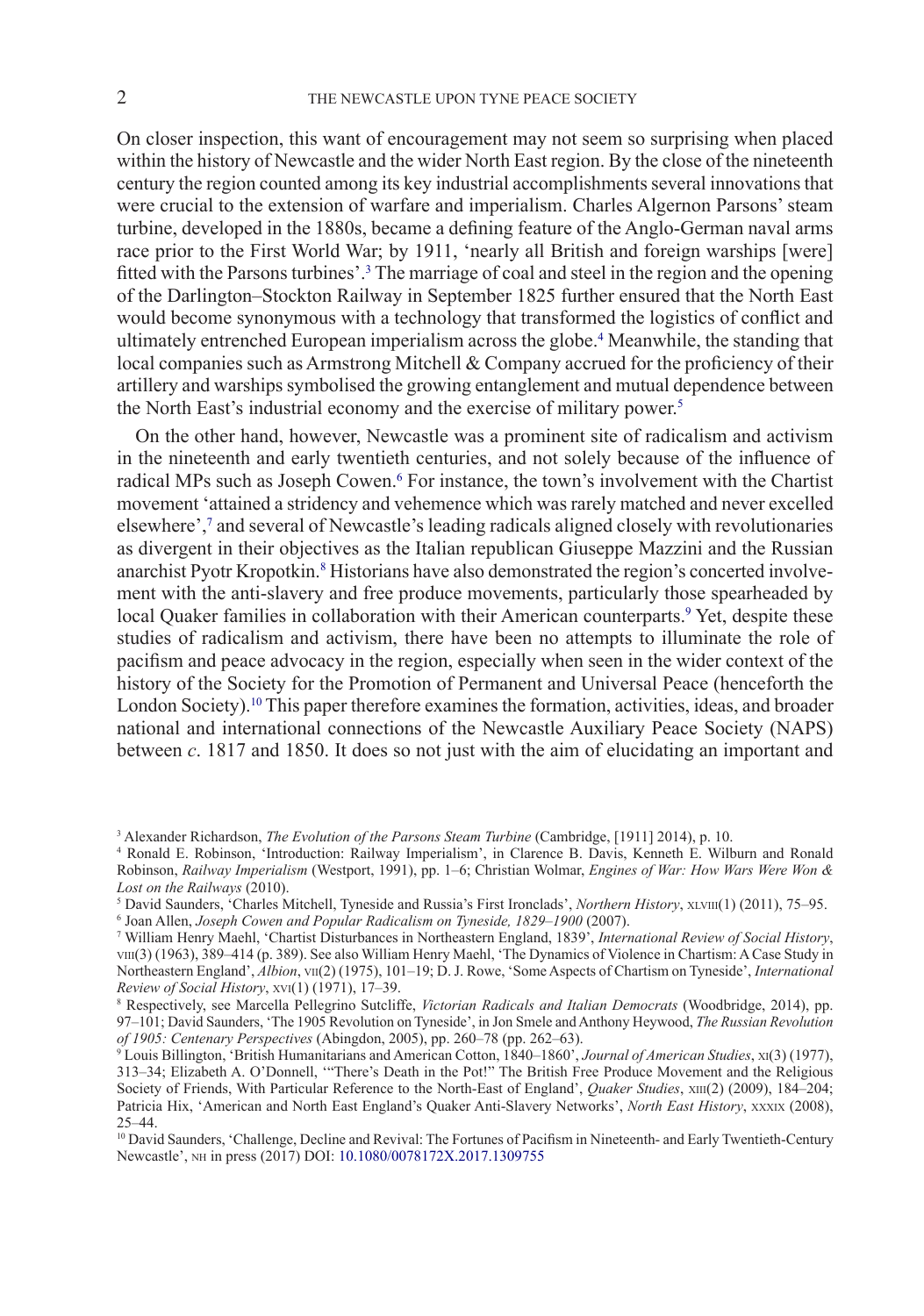overlooked part of Newcastle's radical history, but also to contribute to wider discussions concerning the history of the British peace movement in the nineteenth century.

*\**

The foundation of the London Society on 14 June 1816 was quickly followed by the creation of a number of Auxiliary societies across the length and breadth of Great Britain. By the close of 1816 two Auxiliaries had been formed, one in Swansea and Neath, the other, the first of several women-led Auxiliaries, in Tavistock. In 1818 the Second Annual Report of the London Society listed a further three Auxiliaries in Hertford, Darlington and Newcastle, and throughout the 1820s many more sprang up, to make a total of twenty-one by 1831.[11](#page-3-0) The Auxiliaries were officially affiliated to the London Society, producing reports for its organ the *Herald of Peace*, reprinting and circulating its tracts locally, and remitting the subscriptions and donations they collected to its treasurer in London. They consequently did much of the crucial early work in fostering and establishing principles of peace advocacy beyond the metropolitan confines of the capital, particularly as the London Society found its own footing only gradually in its first decades of existence.

A detailed consideration of any of the individual Auxiliaries has, however, been largely missing from extant literatures on the nineteenth-century peace movement. The scales of historical analysis have typically been restricted to that of the national, continental and international to the detriment of the local and regional. For instance, the path-breaking work of Martin Ceadel takes the British peace movement across the eighteenth, nineteenth and twentieth centuries as its primary focus[.12](#page-3-1) The continental scale is best represented by the studies of Peter Brock and Sandi E. Cooper,[13](#page-3-2) while at the international scale the gargantuan work of W. H. van der Linden remains the exemplary contribution[.14](#page-3-3) While all of these studies aptly demonstrate the connections between different scales and locales where appropriate, the Auxiliary societies and their local and regional contexts are typically only placed under the spotlight when they become relevant for explaining wider changes and dynamics within the broader peace movement[.15](#page-3-4) Aside from this, they are often relegated to supplementary status, the ostensibly *auxiliary* nature of their existence foreclosing a consideration of their potential role as important agents of peace advocacy in their own right.

The aim of this paper is consequently to detail the history of the NAPS from its formation in 1817, to its disaffiliation from the London Society at the beginning of the 1840s and finally to its re-affiliation to the London Society in 1850. It focuses on the origins, early developments,

<span id="page-3-0"></span><sup>&</sup>lt;sup>11</sup> Second Annual Report of the Committee for the Society for the Promotion of Permanent and Universal Peace for 1818 (1818), p. 4.

<span id="page-3-1"></span><sup>&</sup>lt;sup>12</sup> Martin Ceadel, *The Origins of War Prevention: The British Peace Movement and International Relations, 1730–1854* (Oxford, 1996); Martin Ceadel, *Semi-detached Idealists: The British Peace Movement and International Relations, 1854–1945* (Oxford, 2000). See also J. E. Cookson, *The Friends of Peace: Anti-war Liberalism in England, 1793–1815* (Cambridge, 1982); Stephen Conway, 'The Politicization of the Nineteenth-Century Peace Society', *Historical Research*, lxvi(161) (1993), 267–83; Paul Laity, *The British Peace Movement, 1870–1914* (Oxford, 2002); Richard Taylor and Nigel Young (eds), *Campaigns for Peace: British Peace Movements* (Manchester, 1987).

<span id="page-3-2"></span><sup>13</sup> Peter Brock, *Pacifism in Europe to 1914* (Princeton, 1972); Sandi E. Cooper, *Patriotic Pacifism: Waging War on War in Europe, 1815–1914* (Oxford, 1991). See also Peter Brock, *Freedom From War: Nonsectarian Pacifism 1814–1914* (Toronto, 1991); Francis Lyons, *Internationalism in Europe, 1815–1914* (Leyden, 1963).

<span id="page-3-3"></span><sup>14</sup> W. H. van der Linden, *The International Peace Movement, 1815–1874* (Amsterdam, 1987).

<span id="page-3-4"></span><sup>15</sup> For example, the NAPS is mentioned only briefly in Ceadel, *The Origins of War Prevention* (note 12), p.222, 236, 310–11; and in van der Linden, *The international peace movement* (note 14), p.189–196.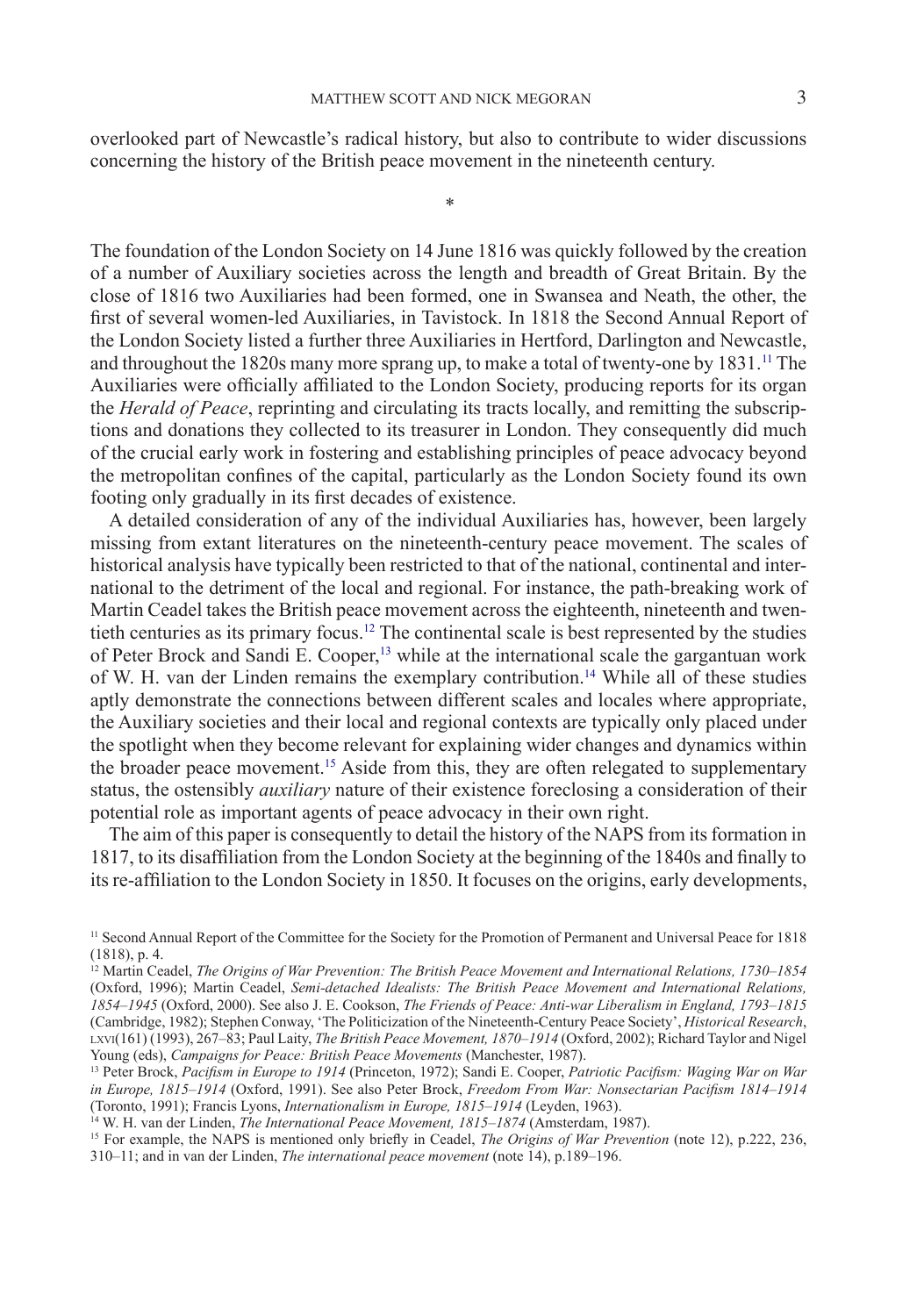ideology and (inter)national connections of the NAPS and its individual members. In particular, it demonstrates how, after a fifteen-year period of seeming quietism to 1831, the NAPS became exceedingly active in its peace advocacy efforts, initially encompassing an array of pacifist and pacificist<sup>16</sup> positions and gathering praise from the London Society for the fervour of its endeavours. In the 1840s the pacifism of the society deepened further, a shift which the paper argues was underpinned by three wider transformations; the coming to prominence of the local Richardson family of Quakers in the society, the connections of many in the society, especially the Richardsons, to national and international anti-slavery activism, and finally the spread of the ideas of two American peace and anti-slavery activists, William Lloyd Garrison and Elihu Burritt, into the society. The paper analyses these transformations and the society's wider activity, placing it within the context of Newcastle's local history as well as in relation to wider national and international developments and conflicts. Although the society's advocacy is beyond doubt, the paper shows how it ran into difficulties on Tyneside owing to the strength and forcefulness of the local Chartist movement and the militarist inclinations of local businessmen and merchants. From this discussion, it is concluded more broadly that the Auxiliaries need to be reconceptualised as active agential organisations that negotiated the contradictions between their heterogeneous pacifism, their national and international outlooks and the local and regional milieus within which they were enmeshed.

Empirically, what follows is based on an incomplete collection of the NAPS's reports, $17$ reports of the NAPS's activities from the *Herald of Peace*, a detailed consultation of local and regional newspapers, secondary literatures where appropriate, a miscellaneous range of primary magazines, books and tracts that illuminate the NAPS and its members' activities in some way, copies of the *Peace Advocate*, published in Newcastle from 1843, and the personal manuscripts of George Richardson, an influential member of the society whose papers are held at the Library of the Religious Society of Friends in London. Although no minutes of their meetings and no correspondence between the NAPS and members of the London Society appears to have survived, making reconstructing their interaction with the wider peace movement difficult, these materials enabled a tracing of the NAPS's activities, albeit with a disproportionate focus on the 1830s and 1840s.

The end of the Napoleonic Wars was arguably a watershed moment in the history of war and peace in Britain. David Bell has argued that the wars as a whole represented the first *total war* in history, with its mass armies, unprecedented spatial scale, oppositional ideologies and

*\**

<span id="page-4-0"></span><sup>16</sup> The crucial distinction between these terms is explained in Ceadel, *The Origins of War Prevention*, pp. 43–44. Broadly speaking, the pacifist position unconditionally and universally rejects the use of military force and violence in all circumstances, whereas the pacificist position rejects aggressive war but, in some cases, condones defensive warfare to protect international order.

<span id="page-4-1"></span><sup>&</sup>lt;sup>17</sup> Only three of the NAPS's full reports to the London Society appear to have survived, the first (1832), second (1833) and fifth (1837), although many subsequent reports were reprinted in the *Herald of Peace*. See respectively: *Report of the Newcastle upon Tyne Auxiliary to the London Society for the Promotion of Permanent and Universal Peace* (Newcastle, 1832), bound in vol. 9 of a set entitled *Miscellanea Northumberland &c*, Wallington Hall, Northumberland; *Second report of the Newcastle upon Tyne auxiliary to the London Society for the Promotion of Permanent Universal Peace* (Newcastle, 1833), 080 TRA(101), Great North Museum, Newcastle; *Fifth report of the Newcastle upon Tyne auxiliary to the London Society for the Promotion of Permanent and Universal Peace* (Newcastle, 1837), 080 TRA(95), Great North Museum, Newcastle.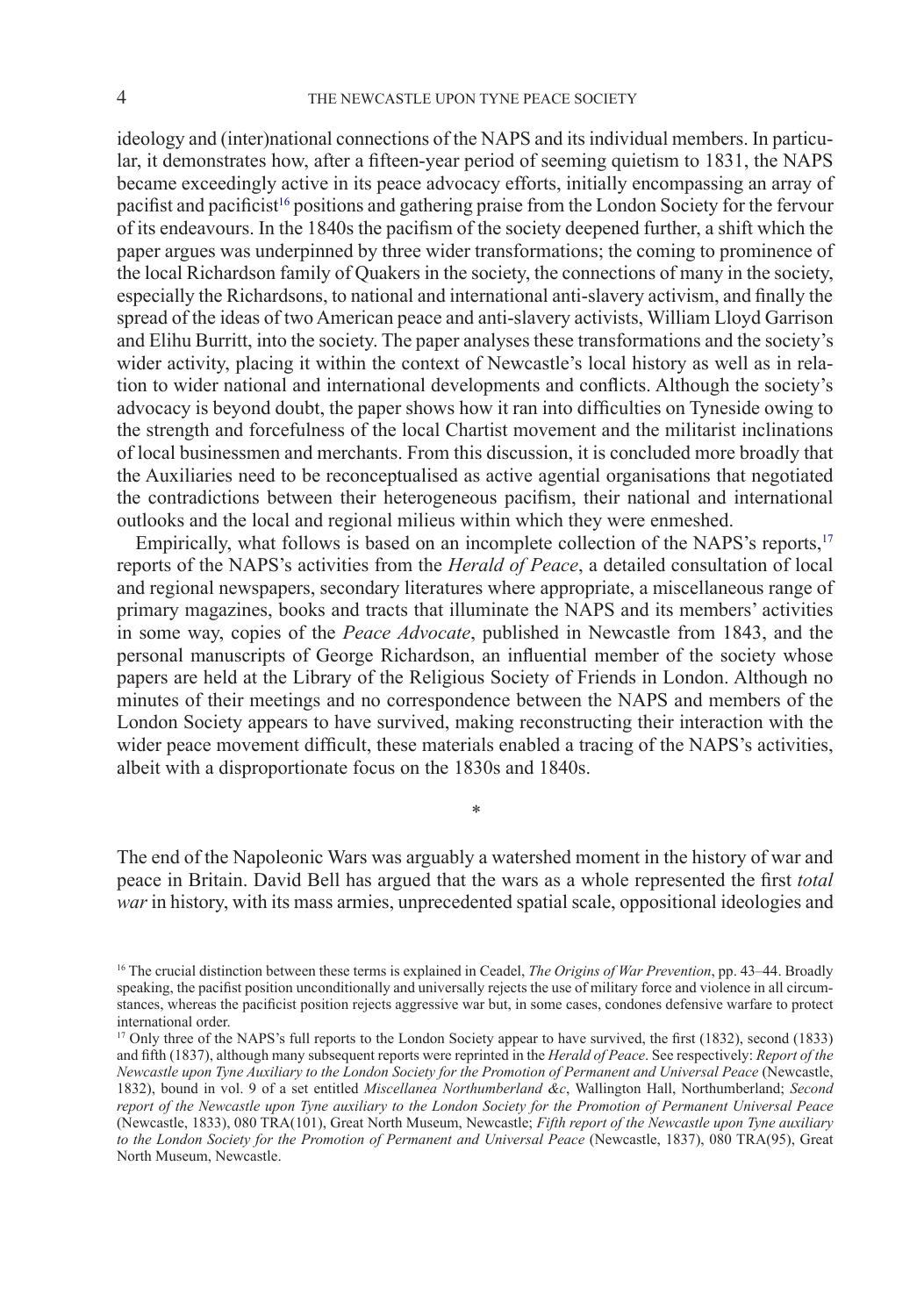grievous casualties.<sup>18</sup> The cessation of the wars in  $1815$  was the final nail in the coffin for the doctrine of international relations Ceadel calls *fatalism*, the belief that war was inevitable, frequent and always latent when not occurring at any given moment.[19](#page-5-1) Integral to fatalism was the assumed yet hegemonic belief that, because war had been an inexorable part of human affairs since time immemorial, it was both unthinkable and futile to decry or resist it. This doctrine, however, began to erode in the eighteenth century due to changes 'both in the international system and in transnational influences common to all countries'.[20](#page-5-2) The decline of fatalism dovetailed with the ascendance of a peace-or-war debate, whereby war was believed to be not inevitable and therefore fruitless to discuss, but instead disappearing because of the progress ushered in by the European Enlightenment. War was reconvened as requiring justification, which contrarily could be contested and disputed. Both the timing and horror of the Napoleonic Wars thus spawned Britain's first peace movement in 1793, a movement which was to argue that war could (and should) be curtailed and perhaps eradicated entirely, and out of which eventually grew the London Society in 1816.[21](#page-5-3) In contrast to the centuries past, it was growingly believed that public opinion could end war.

At least, this was the belief of the Newcastle Quaker George Richardson, who wrote sometime before 1830 that '[t]he late improvement in and increased power of public opinion furnish another guarantee of peace. Glory and conquest are no longer acknowledged as justifiable causes of war'.[22](#page-5-4) In October 1817, Richardson and a number of other Quakers had formed the 'Newcastle upon Tyne Auxiliary to the London Society for the Promotion of Permanent and Universal Peace', confirming van der Linden's inference that 'Quakers played an important role in [the NAPS]'.[23](#page-5-5) These Quakers were all members of the tight-knit Quaker community in Newcastle, most of which had migrated to the area in the wake of the rapid industrialisation of the River Tyne in the eighteenth century.<sup>[24](#page-5-6)</sup> Upon settling, they had formed close familial networks and become immediately active in the social, religious and philanthropic life of the town. Importantly, among the founders of the NAPS was at least one *pacificist*. This indicates that the NAPS was one of the many Auxiliaries which took advantage of the London Society's March 1818 rule change allowing non-pacifists to serve as Auxiliary committee members[.25](#page-5-7) This helps to explain why the NAPS emerged when it did, six months after the rule change was introduced but not before.

However, much less is known about the NAPS between 1817 and 1830. The lack of evidence, both in local newspapers, the *Herald of Peace* and locally published overviews of religious societies seems to suggest that from the year of their formation the NAPS engaged in a profound quietism, meeting annually to discuss the Peace Society's tracts but stopping short of intruding into the town's political milieu. In fact, the most significant reaction to the NAPS's founding was derogatory. One 'S', writing in a local magazine, immediately decried the formation of the society, arguing that, if 'peace societies [were] to deprive christians

<span id="page-5-5"></span>23 van der Linden, *The International Peace Movement*, p. 192.

<span id="page-5-0"></span><sup>&</sup>lt;sup>18</sup> David Bell, *The First Total War: Napoleon's Europe and the Birth of Warfare as We Know It* (Boston, 2007).

<span id="page-5-1"></span><sup>19</sup> Ceadel, *The Origins of War Prevention*, pp. 63–98.

<span id="page-5-2"></span><sup>20</sup> Ibid., p. 63.

<span id="page-5-3"></span><sup>21</sup> Ibid.*,* pp. 166–221.

<span id="page-5-4"></span><sup>&</sup>lt;sup>22</sup> L[ibrary of the] R[eligious] S[ociety of] F[riends], George Richardson MS Box R4/1/23.

<span id="page-5-6"></span><sup>24</sup> Geoffrey N. Cantor, *Quakers, Jews, and Science: Religious Responses to Modernity and the Sciences in Britain, 1650–1900* (Oxford, 2005), pp. 140–41.

<span id="page-5-7"></span><sup>25</sup> Ceadel, *The Origins of War Prevention*, pp. 232–33.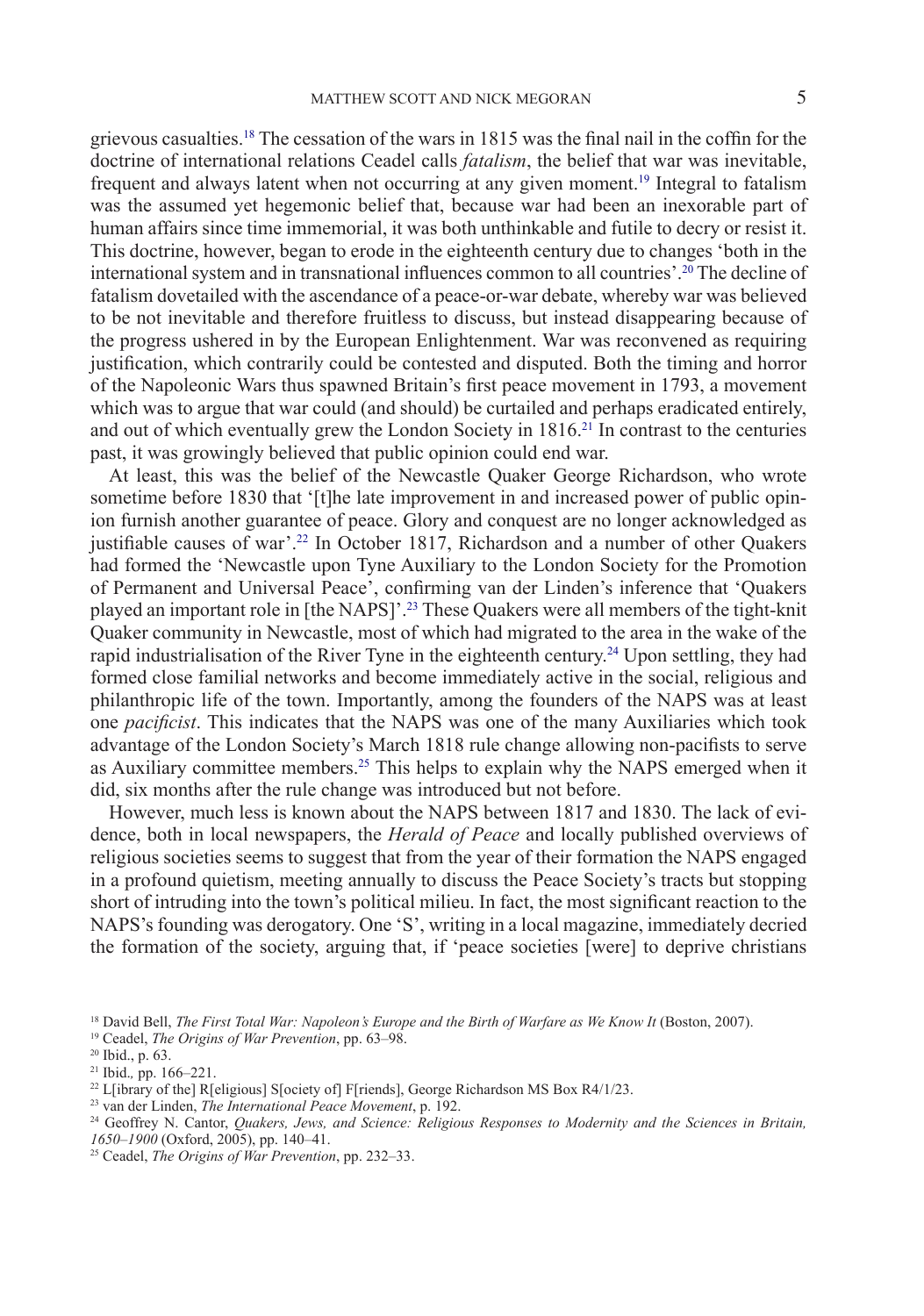of the means of self-defence, they would prove the greatest enemies of the human race'.[26](#page-6-0) Although the debate prompted by 'S' in the magazine was reprinted in the *Herald*, the NAPS itself seemingly made no contribution to it. Aside from their own 1832 explanation that '[p]erhaps their having underrated the spread of pacific principles has been the chief cause of their silence', their inactivity maps neatly onto Ceadel's demarcation of the Peace Society into the Jonathan Dymond (1816–31) and Joseph Sturge (1832–45) eras, 'pacifist, Christian, Quaker-backed, and quietist' in the first and more politically active in the second.<sup>[27](#page-6-1)</sup>

The beginning of the Joseph Sturge era was marked by what Ceadel calls a provincial radicalism, whereby a radicalisation and pluralisation of the views espoused by Auxiliaries in Birmingham, Manchester, Darlington and, indeed, Newcastle put pressure on the London Society to 'reaffirm or even intensify its absolute rejection of violence'.<sup>[28](#page-6-2)</sup> Believing the London Society to be too static and uncommitted, the provinces demonstrated a zeal that quickly outstripped the capital. In Newcastle, this was explainable above all by the NAPS's Quaker composition, which included a wealthy dynasty of tanners including the Richardsons, the Beaumonts and the Priestmans. Despite this, it seems their pacifism was hesitant at the beginning of the 1830s. Their first report to the London Society in 1832, for instance, came out only cautiously against defensive war. In the early peace movement the legitimacy of defensive (as opposed to offensive or retributive) war was a perpetual concern, to which the NAPS stated:

To hear the Duke of Wellington declare, as he is said to have done, 'that nothing is do dreadful as a battle won, except a battle lost,' … may well make even the advocates for the doctrine of the lawfulness of defensive war, question the soundness of their position.[29](#page-6-3)

That this statement was not an attempt to limit the society only to pacifists was confirmed later, when the report invited those 'who are not yet prepared, by the full conviction of the practical soundness of this sentiment, to disclaim all war … to cooperate with them to the full extent of their present views'.<sup>[30](#page-6-4)</sup> The third rule of the NAPS similarly made no attempt to limit subscription only to pacifists, decreeing simply, and with a likely deliberate interpretive flexibility, that '[t]he Society shall consist of persons of every denomination, who are desirous in the uniting in the promotion of peace on earth'.<sup>31</sup> This passive rebuff of defensive war combined with the outward willingness to accommodate those in Newcastle who were not strict pacifists is indicative that the NAPS did not, to begin with, position itself as a strictly pacifist organisation.

However, the tensions latent within this stance were exacerbated at the NAPS's 1833 annual meeting, which is noteworthy as the first time that John Orange, a Congregationalist minister from Barnsley, would have attended. In 1833, Orange had accepted an invitation to become minister of the newly formed St James Chapel on Blackett Street, and almost immediately became secretary of the NAPS upon his arrival.<sup>32</sup> Orange subsequently became recognised for his forceful lectures both locally and in the pages of the *Herald of Peace*. For instance, reporting on a lecture he had given in 1834 on whether or not 'the sword shall devour forever',

<span id="page-6-0"></span><sup>26</sup> *Northumberland and Newcastle Monthly Magazine*, ii (1819), 105.

<span id="page-6-1"></span><sup>27</sup> Ceadel, *The Origins of War Prevention*, p. 223.

<span id="page-6-2"></span><sup>28</sup> Ibid., p. 282.

<span id="page-6-3"></span><sup>29</sup> *H[erald of] P[eace]* (Jan.–Mar. 1832), p. 282.

<span id="page-6-4"></span><sup>30</sup> Ibid., p. 284.

<span id="page-6-5"></span><sup>31</sup> *Report of the Newcastle upon Tyne Auxiliary*, p. 11.

<span id="page-6-6"></span><sup>&</sup>lt;sup>32</sup> [The] E[vangelical and] M[issionary] C[hronicle] (Jan. 1833), pp. 165–66. Thanks also to Keith Edghill for providing additional information on Orange.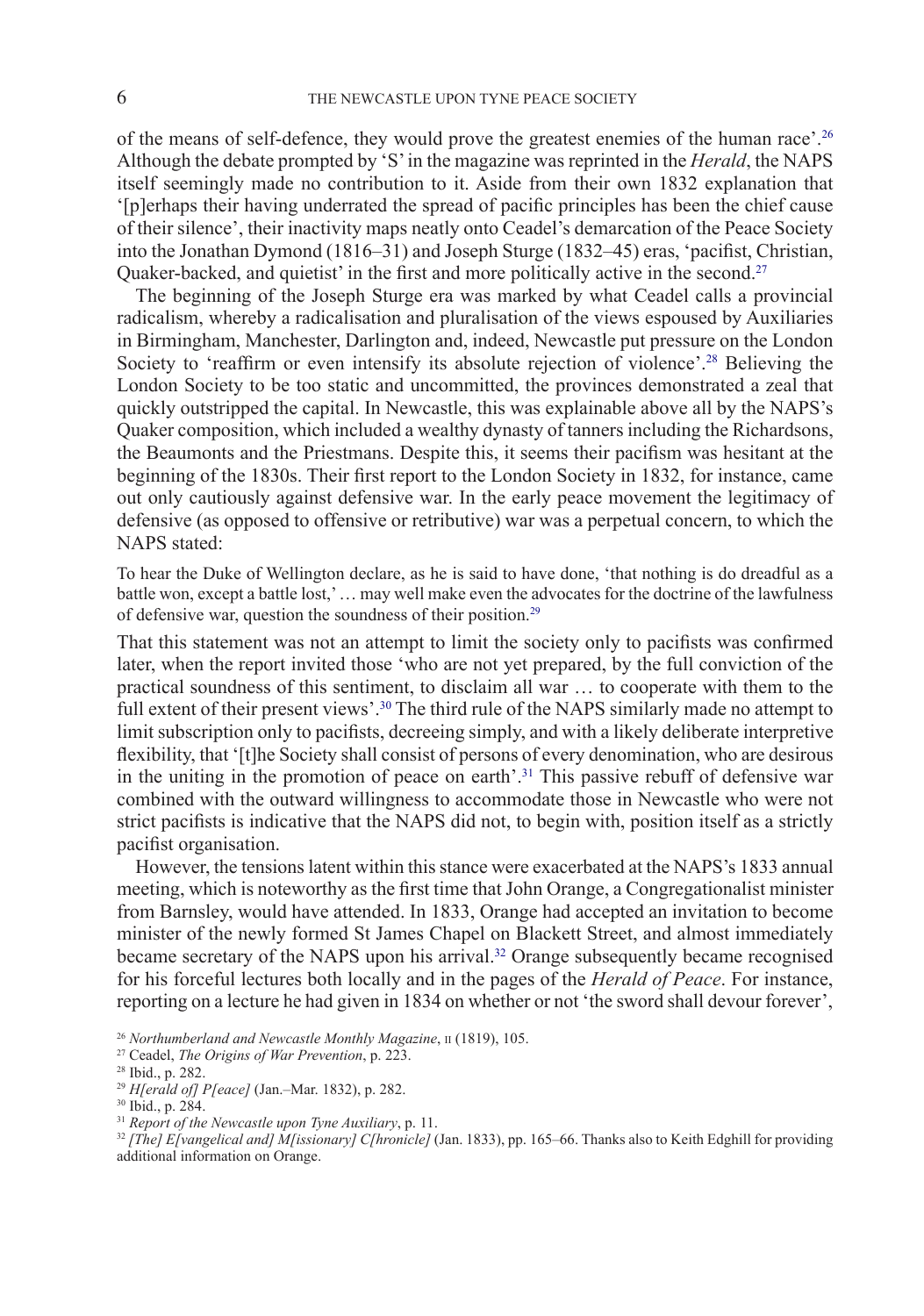the *Herald* commented it 'occupied upwards of an hour in its delivery … and several [of the audience] assented to the soundness of the principles set forth in the lecture, and expressed a desire that they would spread and prevail'.[33](#page-7-0) Orange's speeches and the content of their second report in 1833 led to the *Herald* praising the NAPS's 'undiminished zeal in the cause of peace', a discernible change from their passivity not five years earlier. [34](#page-7-1)

Orange clashed, however, with NAPS founder, fellow secretary and *pacificist* John Fenwick at the 1833 annual meeting. A longstanding public figure, grocer and Baptist, Fenwick was also a prominent member of other Quaker societies in Newcastle, serving as secretary to the Anti-Slavery Society and treasurer to the Auxiliary Baptist Missionary Society. Orange and Fenwick disagreed over the anti-defensive war message conveyed in the NAPS's report of that year. 'I feel myself under great difficulty in rising to speak on the present occasion', Fenwick stated. 'The report I have read is not drawn up by me; and I cannot go to the full length of the principles it contains respecting defensive war.' Fenwick's ambivalence was also echoed by the Revd Valentine Ward, a Wesleyan Methodist minister residing at Brunswick, who noted there were three kinds of warfare: aggressive, retributive and defensive; the former two 'utterly at variance with christianity [*sic*]; but the latter, under peculiar circumstances, might be justified'. In response, George Richardson poured scorn on his secretary by mocking the 'feebleness' of his address and stating his hope that 'he would see the weakness of his positions, and take his stand on higher ground'. Orange, meanwhile, foregrounded the 'exceedingly delicate and difficult task' of demarcating between offensive and defensive war, contending that 'once we admit the lawfulness of war at all, call it whatever we may, we are out at sea, and know not whither the waves may carry us'. In the chair, the Revd William Hawks of Gateshead attempted to subdue the storminess of the meeting by expressing 'his hope that the slight differences of opinion existing amongst them would, by exciting greater interest, help forward rather than hinder the object which they all had at heart'.[35](#page-7-2)

Hawks' hope was ultimately misguided. A couple of years later Fenwick and Ward had been expunged not only from the Committee but from the NAPS entirely, leaving Orange and George Atley Brumell, 'an unusually enterprising secretary'[36](#page-7-3) but about whom little is known, to oversee the activities of the society. Orange reiterated at the NAPS's annual meeting in 1835 that 'every species of warfare', including defensive war, was 'in opposition to the will of God, and so to act was in all cases incapable of justification'.<sup>37</sup> As much as can be surmised from his speeches, Orange's commitment to pacifism was similar to (and probably inspired by) Jonathan Dymond's, in that he based his rejection of war primarily on Christianity and his adherence to the Gospel, but also engaged in a secondary and contingent line of reasoning that emphasised any kind of war could always be represented as defensive by a state seeking a justification to fight.<sup>[38](#page-7-5)</sup> The NAPS also, in 1834, inaugurated an essay-writing competition for the best essay proving 'That all War is inconsistent with the Spirit of Christianity', which was won by the man who was later to become the Peace

<span id="page-7-5"></span>38 See Ceadel's analysis of Dymond in *The Origins of War Prevention*, pp. 48–49. In 1835, Orange declared that he had previously been in favour of defensive war, but had renounced his opinion after reading the London Society's tracts. See ibid*.*

<span id="page-7-0"></span><sup>33</sup> *HP* (Apr.–Jun. 1834), p. 341.

<span id="page-7-1"></span><sup>34</sup> Ibid., p. 323.

<span id="page-7-2"></span><sup>35</sup> Quotes in this paragraph from *N[ewcastle] C[ourant]*, 12 Oct. 1833, p. 3.

<span id="page-7-3"></span><sup>36</sup> Ceadel, *The Origins of War Prevention*, p. 310.

<span id="page-7-4"></span><sup>37</sup> *NC,* 21 Mar. 1835, p. 4.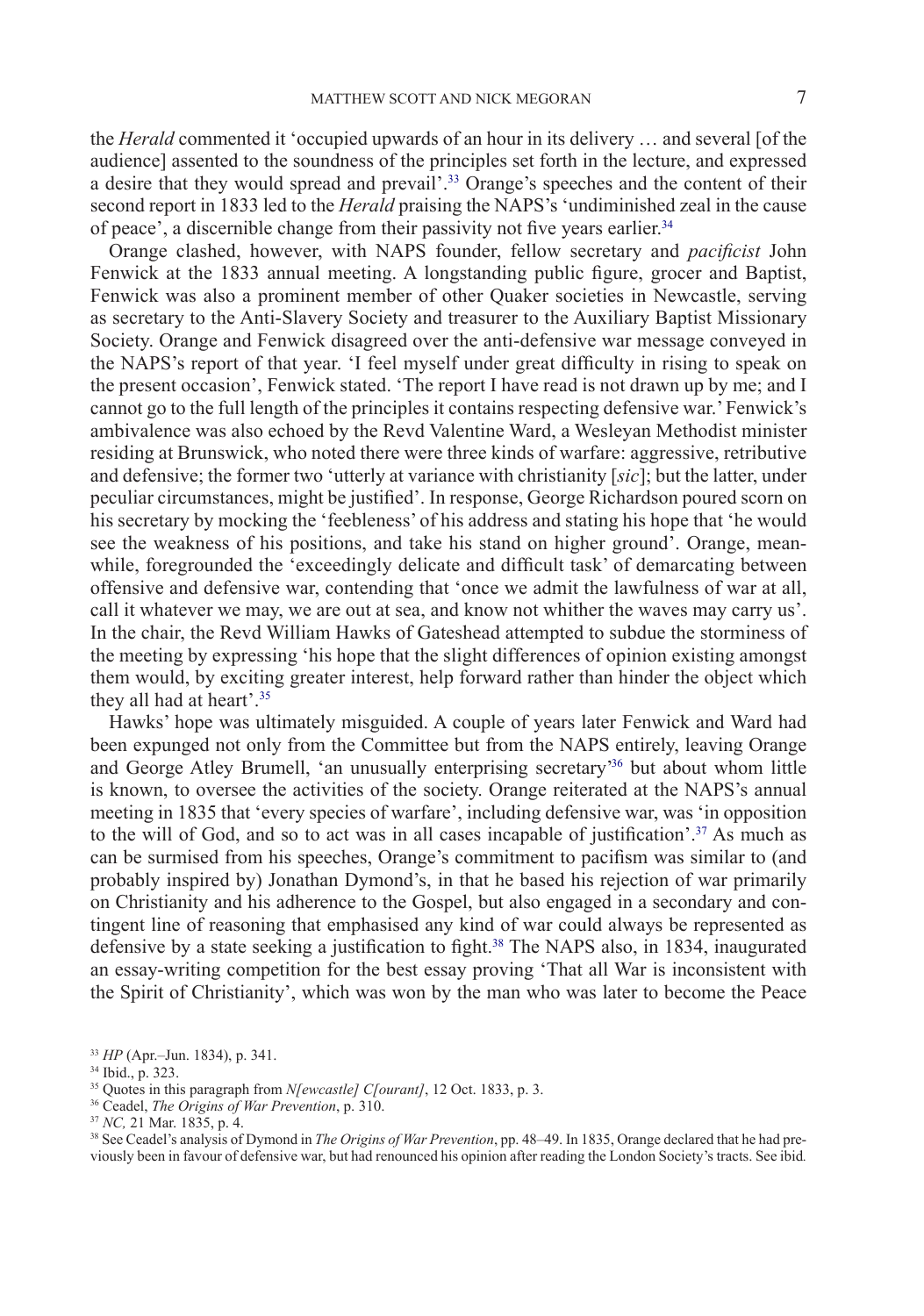Society's travelling lecturer, William Stokes.[39](#page-8-0) The emphasis placed on proving that *all war* was explicitly inconsistent with Christianity demonstrates that, alongside the disappearance of Fenwick and Ward from the society and the stirring lectures of Orange, by 1835 at the very latest the NAPS was firmly pacifist in its ideology and orientation.

During this time, however, the NAPS had little opportunity to advocate these principles beyond their chapels and meeting halls. Like all the Auxiliaries, their primary activity was the printing and distribution of tracts and reports throughout the local populace. Copies of their second report were, for example, circulated to church ministers throughout Newcastle and the wider region. Moreover, the printing office of the *Newcastle Courant* and the bookshop owned by Edward Charlton and James Finlay widely distributed the London Society's tracts.[40](#page-8-1) They did this alongside their annual meetings and lectures, which were convened not only by Orange but by a gradually increasing number of peace witnessing reverends such as the Baptist Revd Richard Pengilly. These efforts led the London Society to comment approvingly in 1835 that '[t]he Newcastle Auxiliary does not relax in its efforts to promote the good cause'.[41](#page-8-2) But there is little evidence these efforts made much impact in Newcastle, most likely because of the years of peace that followed the Anglo-Ashanti Wars in the 1820s. The contradiction between the NAPS's increasing advocacy and the indifference it was seemingly greeted with is thus explainable by the simple fact that it was difficult to argue that peace was a pressing and urgent issue when Britain was not at war. Furthermore, as David Saunders has argued, many of the prominent merchants and businessmen of Newcastle were more concerned with aggressively keeping international trade routes open at this time, a commitment at least partly transmitted to the region through the efforts of the Russophobe diplomat David Urquhart.<sup>[42](#page-8-3)</sup>

The outbreak of hostilities with Afghanistan and China in 1839 was therefore the first real test of the pacifist NAPS's peace advocacy. Owing to the serious illness of his wife, Orange had left Newcastle for the Isle of Wight the year before, and perhaps partly as a consequence the NAPS was slow to respond to the wars in the East.[43](#page-8-4) The *Herald* reported in July 1839 that the NAPS had recently not been 'prominently before the public' because 'the various topics which have engaged the attention of the public have, to a considerable extent, prevented the [society] from attempting much over the last few months'.<sup>[44](#page-8-5)</sup> The first report of the newly independent Newcastle Peace Society (NPS) in 1840 similarly told of 'no very extensive labours to recount to the Annual Meeting'.<sup>[45](#page-8-6)</sup> Instead, it was the local branch of the Chartist movement that condemned Britain's involvement in opium smuggling the strongest, with *The Northern Star* newspaper blasting in August 1839 that '[w]e, her Majesty's profit-mongering subjects have, for a long time, been driving on a contraband and most lucrative trade with China, at the expense of the health and morals of the Chinese nation'.[46](#page-8-7) Meanwhile, the more moderate *Newcastle Journal* slyly positioned the coming war as one of self-defence, writing in January 1840 that '[t]hese proud and unsociable barbarians … cannot be expected to take

<span id="page-8-0"></span><sup>39</sup> William Stokes, *All war inconsistent with the Christian religion & the best interests of nations: and the limits defined*  to which force may be applied by the civil magistrates in suppressing popular tumults (Newcastle, 1836).

<span id="page-8-1"></span><sup>40</sup> *Second Annual Report of the Newcastle Upon Tyne Auxiliary*, p. 8.

<span id="page-8-2"></span><sup>41</sup> Nineteenth Annual Report of the Committee of the Society for the Promotion of Permanent and Universal Peace, in *HP* (Apr.–Jun. 1835), p. 66.

<span id="page-8-3"></span><sup>42</sup> Saunders, 'Challenge, Decline and Revival'.

<span id="page-8-4"></span><sup>43</sup> *EMC* (Jan. 1838), p. 89.

<span id="page-8-5"></span><sup>44</sup> *HP*, NS 1 (1838–39), p. 316.

<span id="page-8-6"></span><sup>45</sup> *HP*, NS 2 (1840–41), p. 174.

<span id="page-8-7"></span><sup>46</sup> Phoebe Chow, *Britain's Imperial Retreat from China, 1900–1931* (Abingdon, 2017), p. 41. On the response of Chartism to the wars, see Shijie Guan, 'Chartism and the First Opium War', *History Workshop*, xxiv (1987), 17-31.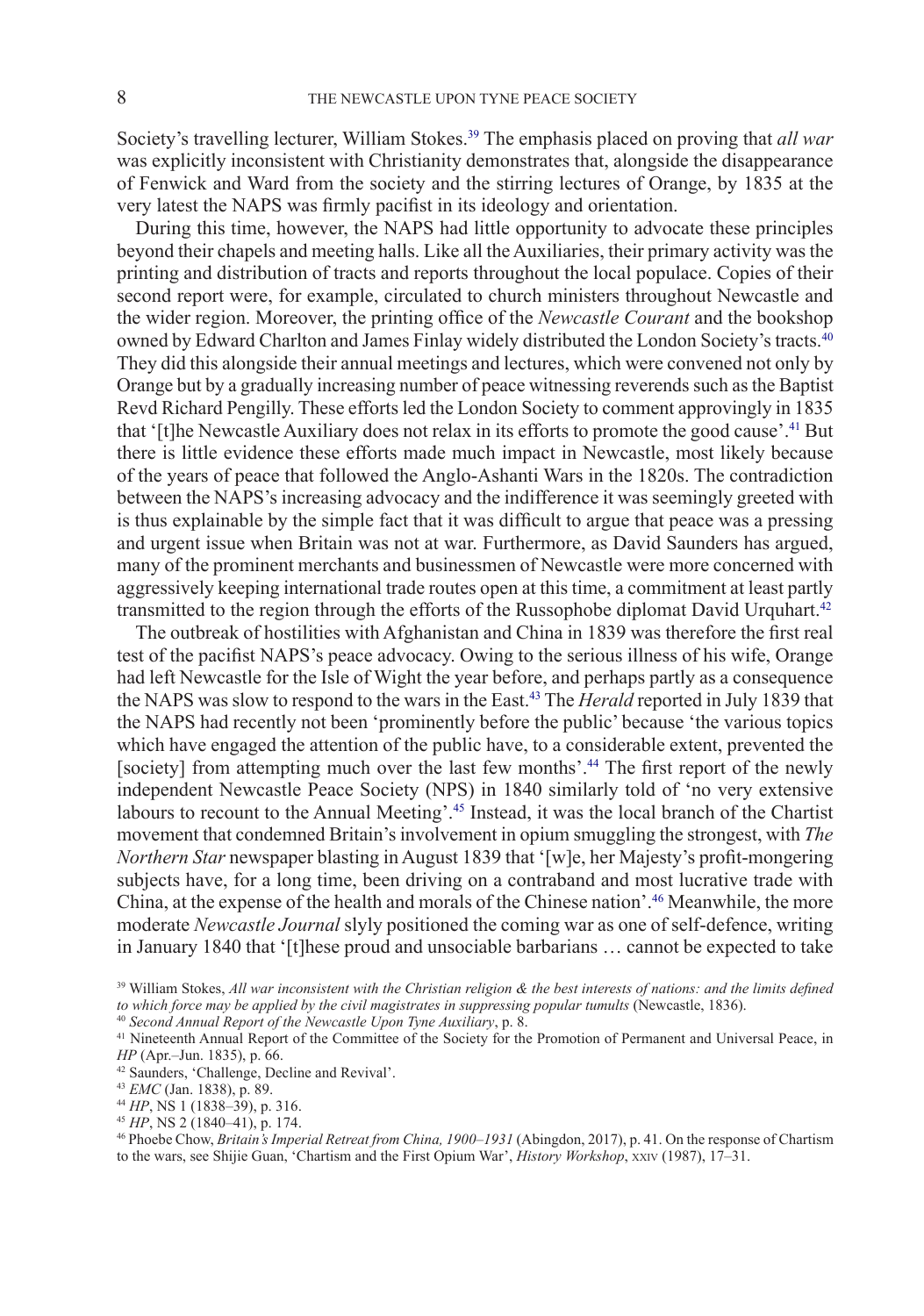very tamely the actual attack upon their war junks', when it learned of Captain Elliot's firing on the Chinese a few months earlier. The *Journal* blamed Elliot himself for the mismanagement of the dispute, suggesting that when the inevitable reply came from the Chinese Britain would have no choice but to respond in self-defence.<sup>[47](#page-9-0)</sup> Although it is difficult to say, this subtle narrativisation of the war is likely representative of the middle-class group of merchants and businessmen in Newcastle, who probably viewed the war with indifference at best and in self-defence at worst.

Among this climate, it was only on Christmas Eve 1840 that the NPS held a meeting to protest 'the continuance of war in various parts of the East, and to entreat her majesty to pursue a pacific policy'. A Scotch minister, the Revd Dr Lockhart, moved a motion condemning the wars as 'injurious even to the victors' and calling for their settlement through international arbitration, but before the motion could be voted on it was hijacked by members of the local Chartist movement. As the *Herald* recounted, 'a Chartist speaker rose to move an amendment, and concluded a long speech, for the most part foreign to the object'. The Chartists present were agitating for the release of the leaders of the 1839 Newport Rising, and apparently after their amendment was seconded they 'caused a clamour which prevailed while the result was pending'.[48](#page-9-1) Although the meeting ended peaceably, this incident with the Chartists helps to explain why the NAPS failed to garner much support from the working classes of Newcastle. In 1839 the society had placed 'twelve copies of a Chronological Chart of the Wars' in public places, hoping 'that by this appeal through the eye, to the judgment, the attention of many will be arrested, who have not hitherto felt sufficient interest to induce them to investigate the subiect',<sup>[49](#page-9-2)</sup> suggesting that their distribution of tracts (primarily among the 'influential classes of society',[50](#page-9-3) as they had earlier admitted) had only garnered limited working-class attention. Furthermore, it is likely the society was prevented from establishing any meaningful lines of collaboration with the Chartists because of the violent rhetoric and undercurrents of the latter. The Newcastle society's strict opposition to war and violence of any kind was plainly incompatible with the procurement of arms and weapons by Newcastle's Chartists from 1839, and the theological arguments presented by William Stokes and others as to whether or not the civil magistrate was justified in using violence would have sat dubiously next to the repeated arrests and edgy standoffs between the Chartists and local magistrates that occurred the same year[.51](#page-9-4) Thus Ceadel's observation that its nationwide brush with Chartism helped the London Society 'to establish some links with the working classes sooner than it would otherwise have done' does not apply so readily to Newcastle.<sup>[52](#page-9-5)</sup> Moreover, the frosty relationship between Newcastle's Chartists and peace advocates was to continue long after the wars in the East had subsided.<sup>53</sup>

In 1840, therefore, the newly independent NPS faced a contradiction between its increasing radicalism and its reception in the town. On the one hand, throughout the 1830s it had eliminated pacificism from its ranks and advocated the principles of pacifism with an increasing strenuousness that was noted by the *Herald of Peace* on more than one occasion. However,

<span id="page-9-0"></span><sup>47</sup> *NJ*, 18 Jan. 1840, p. 4.

<span id="page-9-1"></span><sup>48</sup> *HP*, NS 2 (1840–41), p. 281.

<span id="page-9-2"></span><sup>49</sup> Ibid., p. 174.

<span id="page-9-3"></span><sup>50</sup> *HP*, NS 1 (1838–39), p. 316.

<span id="page-9-4"></span><sup>51</sup> On the violent underpinnings and rhetoric of Newcastle's Chartists, see Maehl, 'The Dynamics of Violence in Chartism'.

<span id="page-9-5"></span><sup>52</sup> Ceadel, *The Origins of War Prevention*, p. 335.

<span id="page-9-6"></span><sup>53</sup> See Ceadel, *Semi-detached Idealists*, p. 48.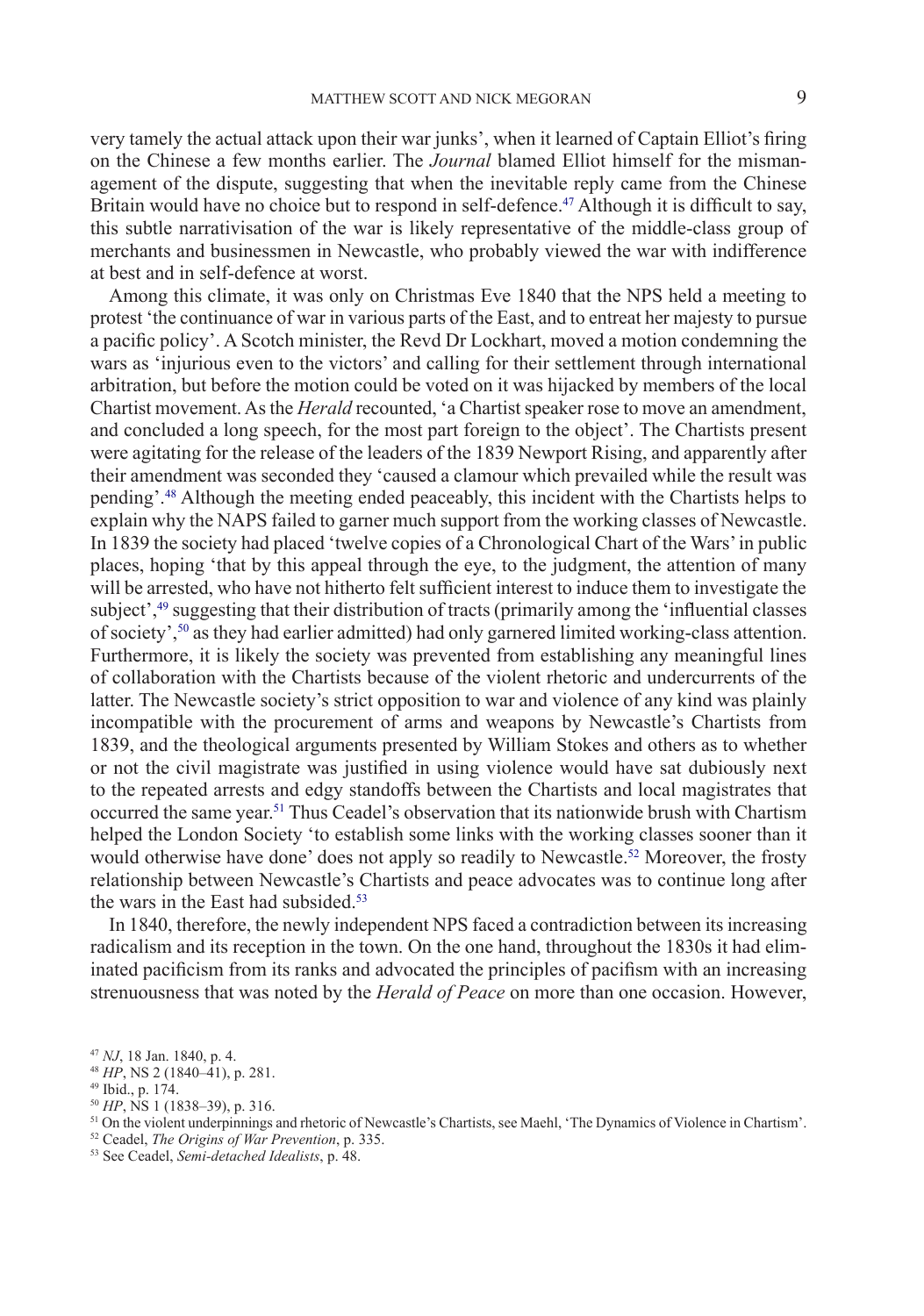it had failed to respond quickly to Britain's military escapades in the East, and when it did so its protest meeting was unashamedly hijacked by Chartists (who presumably made up a significant proportion of the 200–300 in attendance).[54](#page-10-0) More widely, the evidence would suggest that, just as it failed to make much headway into the working classes, the society also failed to convince those merchants and businessmen who depended on international trade for their livelihoods as to the relevance of pacifism. It consequently appears that, beyond its Quaker core and the few ministers it had attracted with its message, the NAPS declared itself independent at the time it was most struggling to make its mark felt in the local area.

*\**

It was at this point a softening of the NAPS's emphatically pacifist stance could have enabled a stronger basis for collaboration with the Chartists, and the possibility, in acknowledging the potential legitimacy of defensive war (or at least not decrying it so strongly), of a larger pool of local pacificist support to draw upon in its peace advocacy efforts. However, the declaration of independence from the London Society in 1840 was indicative of a wider transformation in the NAPS, which was to actually see it shift further toward the inflexible end of the pacifist spectrum.<sup>55</sup> In 1843, a new resolution of membership was adopted which demonstrated the deepening of the pacifist ideology:

I, the undersigned, being convinced that war, *in every form* is contrary to the spirit and precepts of the Gospel of Christ, and desiring to promote this principle, and to live consistently with its requirements, do hereby enrol myself a member of the Newcastle-on-Tyne Peace Society.[56](#page-10-2)

The words *in every form* signified the restriction of membership (not merely committee positions) to pacifists only. In the 1840s this pacifism was underpinned by three wider transformations that impacted upon the society and its members. The first was the coming to maturity of the extraordinary Richardson family of Quakers within the NPS's ranks. The second was the growing transatlantic connection of many of the NPS, particularly the Richardsons, to American anti-slavery abolitionists, and the third was the parallel spread of the ideas of two American abolitionists and pacifists — William Lloyd Garrison and Elihu Burritt — into the society.

Jonathan Mood has observed of the Richardsons that 'members of their family, along with three other related family groupings, dominated the government of the Quaker society in Newcastle'.[57](#page-10-3) A similar statement could be made about the importance of the Richardsons to the NPS in the 1840s. Aside from founder member George, in 1838 five other Richardsons were listed as subscribers to the NAPS, of whom two (Edward and John) sat on the Committee.<sup>[58](#page-10-4)</sup> However, from 1840 all of the other members of the family were usurped in the fervour of their advocacy by husband and wife Henry and Anna Richardson. Anna had moved to Newcastle

<span id="page-10-0"></span><sup>&</sup>lt;sup>54</sup> A point we owe to David Saunders.

<span id="page-10-1"></span><sup>55</sup> Year of disaffiliation from *HP*, NS 2 (1840–41), pp. 174–75.

<span id="page-10-2"></span><sup>56</sup> *Preston Chronicle*, 9 Dec. 1843, p. 2.

<span id="page-10-4"></span><span id="page-10-3"></span><sup>57</sup> Jonathan Mood, 'Women in the Quaker Community: The Richardson Family of Newcastle, c1815–1860', *Quaker Studies*,  $\vert x(2) \vert \vert (2005)$ ,  $204-19$  (p. 206). For a general overview of the life of the Richardson family in the North East, see George Richardson, *The annals of the Cleveland Richardsons and their descendants: compiled from family manuscripts, etc.* (Newcastle, 1850); Anne Ogden Boyce, *Records of a Quaker Family: The Richardsons of Cleveland* (1889); Anna Richardson, *Memoir of Anna Deborah Richardson with Extracts from her Letters* (Newcastle, 1877). Although these records give insight into the lives and travels of the Richardson family, they provide few insights into their peace activism. <sup>58</sup> *Fifth report of the Newcastle upon Tyne auxiliary*, p. 7.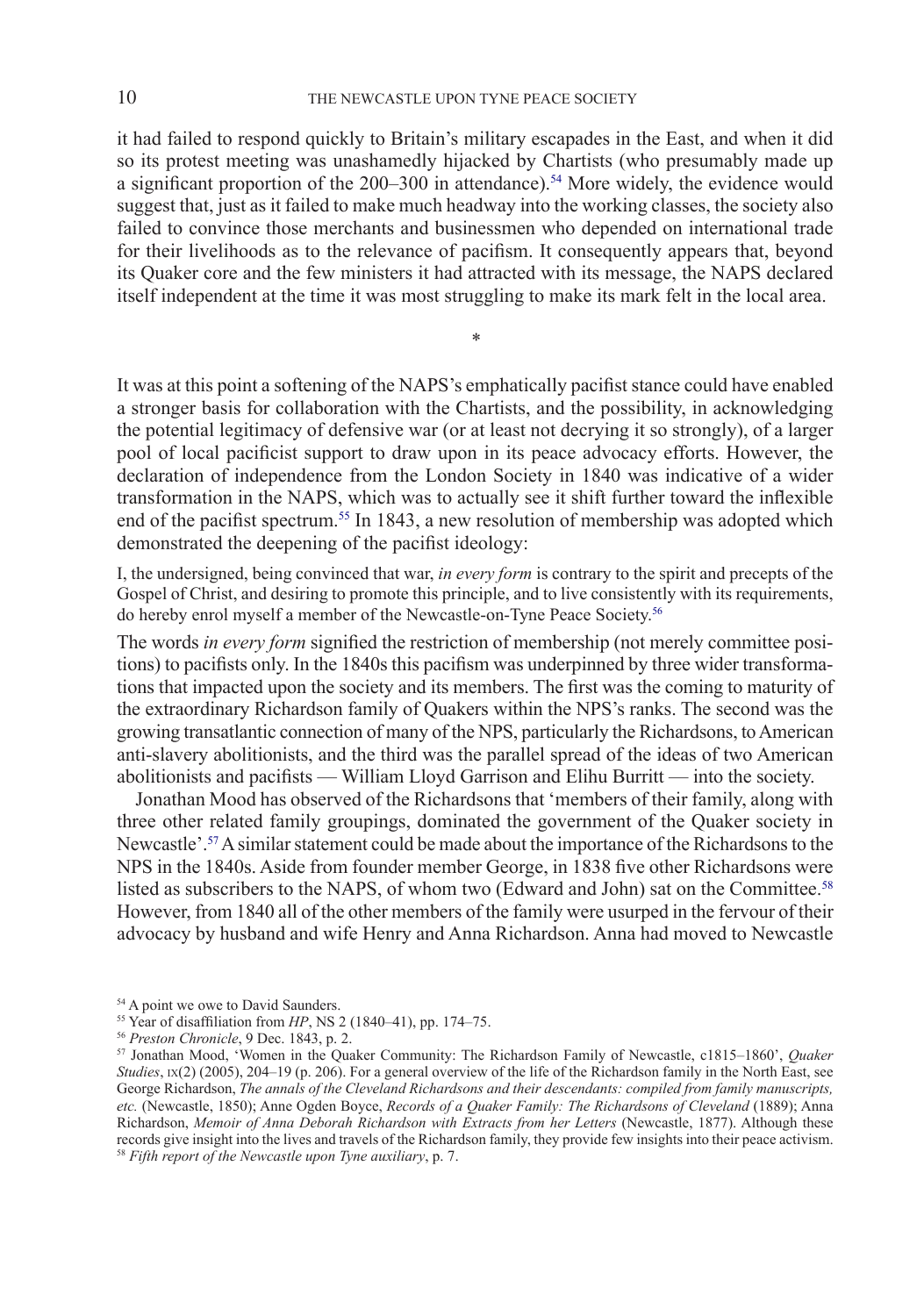from Oxfordshire after marrying Henry in 1833, and through following their activity it is possible to trace the key changes in the NPS in this period. As well as being committed abolitionists as soon as the early 1830s (when slavery was outlawed in Britain), in the 1840s they began publishing two peace magazines: the *Peace Advocate and Correspondent*, and the *Olive Leaf*, which was aimed specifically at children. Further, they attended the Paris Peace Conference in 1849, and were afterwards inspired to return to France to distribute 2,000 specially bound copies of the New Testament.<sup>59</sup>

The pacifism of the Richardsons was absolute yet nuanced. Although they published no tracts on peace, the pacifism of Henry Richardson is visible in a series of 1847 editorials written and published in the *Peace Advocate*, which proposed a plan for what he termed a Christian Commonwealth. Commonwealth was here defined as 'descriptive of the whole community of a country — the people and government united … as bound together by common interests, having those interests secured and watched over by their government'.<sup>60</sup> He proposed a policy of international non-intervention, pointedly criticising '[t]he ruinous consequences of our habit of intermeddling' and arguing instead that '[w]e should advise, remonstrate, persuade, and mediate, but not coerce'.<sup>[61](#page-11-2)</sup> What he called the Christian Commonwealth's domestic policy was, however, the most intriguing of all; Henry claimed that the spread of the only truthful and correct interpretation of the Gospel (i.e. pacifism) was the great object which was desired. As this interpretation permeated the whole community of the country, he suggested the development of three tiers of 'great ruling influences' would ensure the proper conduct of the people.<sup>[62](#page-11-3)</sup> The first would naturally be the fear of God, which would become supreme '[a]s the nation advance[d] in religious and moral excellence', but the second would be the fear of public opinion.<sup>63</sup> In other words, if public opinion was so overwhelmingly committed to pacifism, the likely prospect of public condemnation and ostracisation would be enough to prevent any deviation from its principles. Yet he argued a third tier was still necessary — the civil magistrate — to counteract any possible deviations that might still occur.

However, on this point Richardson was unclear, suggesting that a small amount of 'physical force'[64](#page-11-5) might be necessary to subdue those who were not swayed by God or public opinion into adhering to the Gospel, but, other than pointing out that due to the crushing pressure of the first two tiers the magistrates duties 'would be little more than nominal',<sup>[65](#page-11-6)</sup> did not define what was meant in this instance by physical force. Henry recognised the danger of this ambiguity, stressing that '[w]e do not mean to justify the resort to weapons in any country, under any circumstances'.[66](#page-11-7) This was thus a form of what Ceadel calls *collaborative pacifism*, but only in the domestic sphere; Henry Richardson unequivocally rejected war but, in extreme circumstances, contended restraint was permissible in the domestic realm in the relations between citizen and civil magistrate.<sup>[67](#page-11-8)</sup> In doing so, Henry and the other Richardsons in the

<span id="page-11-0"></span><sup>59</sup> John William Steel, *A Historical Sketch of the Society of Friends 'in scorn called Quakers' in Newcastle and Gateshead, 1653–1898* (Newcastle, 1899), pp. 191–92.

<span id="page-11-1"></span><sup>60</sup> *P[eace] A[dvocate and] C[orrespondent]* (Nov. 1847), pp. 274–76 (p. 274).

<span id="page-11-2"></span><sup>61</sup> Ibid., p. 275.

<span id="page-11-3"></span><sup>62</sup> Ibid*.*

<span id="page-11-4"></span><sup>63</sup> Ibid.

<span id="page-11-5"></span><sup>64</sup> Ibid., p. 276.

<span id="page-11-6"></span><sup>&</sup>lt;sup>65</sup> Ibid.

<span id="page-11-7"></span><sup>66</sup> *PAC* (Sep. 1847), pp. 257–58 (p. 258).

<span id="page-11-8"></span><sup>67</sup> Ceadel, *The Origins of War Prevention*, pp. 52–53.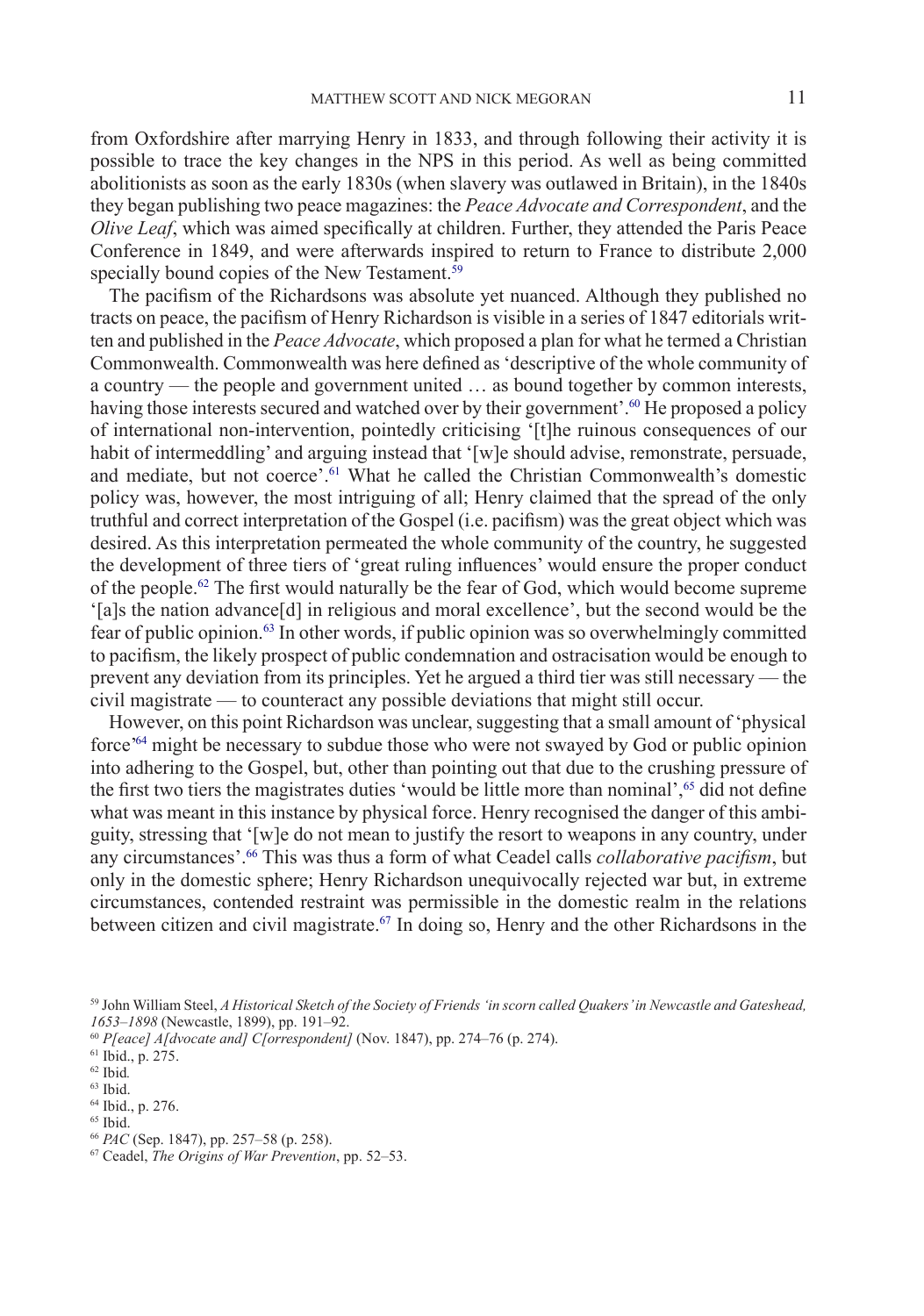NPS placed themselves as part of a pacifist vanguard that alone could spread the 'religious and moral excellence' necessary to bring about the Christian Commonwealth.

In this viewpoint the Richardsons personally rejected the unconditionally non-violent and non-coercive outlook of some pacifists, those 'opposed to all physical resistance of evil, carried so far as to object to seize the arm of a murderer, in the act of striking his victim'.<sup>[68](#page-12-0)</sup> However, one individual associated with the society went further than this, taking not only a pacifist but also an anti-government stance, the maverick Revd Joseph Barker. It is difficult to do justice here to Barker's extraordinary life and meandering, nomadic path across boundaries both theological and geographical.[69](#page-12-1) Born near Leeds in May 1806, he entered the Wesleyan Methodist Church as a young man but, dissatisfied with aspects of their theology, joined the Methodist New Connexion soon afterwards in Nottingham. In 1831 he was posted to Blyth in Northumberland, spending six months preaching between there and Newcastle, before being removed again to Durham, where he was based for a second six months between 1832 and 1833. Although there is no evidence he was involved with any local peace Auxiliaries during this time, he reflected fondly on his first stay in the region, later declaring it 'the greatest blessing of my life' that set him on the path away from Methodism towards Unitarianism and eventual unbelief $70$ 

At some point in his thirties Barker, like the Darlington Quaker Elizabeth Pease and a handful of others, began to embrace the ideas of the American pacifist and abolitionist William Lloyd Garrison. Garrison was unusual among mid nineteenth-century Christian pacifists in that he rejected not only all war, but also the 'violent existence'[71](#page-12-3) of human governments, aligning him with the tradition of Christian anarchism. In Lisa Kemmerer's words, Garrison believed that 'rulership and government are anti-Christian, and ought to be denounced, disregarded, and defied by Christians', and he especially abhorred what he believed to be the US government's built-in acquiescence to slavery.[72](#page-12-4) He named his particular brand of pacifism *non-resistance*, and in his home country formed the New England Non-Resistance Society in 1838 for the furtherance of these principles. Among other things, the Non-Resistance Society pledged to reject all war, all human government and all distinctions of race, nationality or gender, and non-resistance was soon spreading unevenly into the British peace movement at the end of the  $1830s$ .<sup>73</sup> For many, the rejection of human government, along with its concomitants such as voting in elections, was too much, but for others such as Barker it was a welcome injection of new ideas.

It was with his second removal to Gateshead in 1839 that Barker began writing and lecturing explicitly on 'Peace, War, and Human Governments'.<sup>[74](#page-12-6)</sup> His pacifism at this time has been analysed elsewhere, but it is notable for its extraordinary and vehement adoption of Garrison's

<span id="page-12-0"></span><sup>68</sup> *PAC* (Sep. 1847), p. 257.

<span id="page-12-2"></span><span id="page-12-1"></span><sup>69</sup> See his autobiography: Joseph Barker and John Thomas Barker, *The Life of Joseph Barker written by Himself* (1880). 70 Ibid., p. 129.

<span id="page-12-3"></span><sup>71</sup> Garrison to Henry C. Wright, 16 Apr. 1837, in Louis Ruchames (ed.), *The Letters of William Lloyd Garrison, Volume*  ii*: A house dividing against itself 1836–1840* (Cambridge, MA, 1971), pp. 257–59 (p. 258).

<span id="page-12-4"></span><sup>72</sup> Lisa Kemmerer, 'Anarchy: Foundations in Faith', in Randall Amster, Abraham DeLeon, Luis A. Fernandez, Anthony J. Nocella II and Deric Shannon, *Contemporary Anarchist Studies: An Introductory Anthology of Anarchy in the Academy* (2009), pp. 200–12 (p. 205). See also Alexandre Christoyannopoulos, *Christian Anarchism: A Political Commentary on the Gospel* (Exeter, 2011), p. 23.

<span id="page-12-5"></span><sup>73</sup> Ceadel, *The Origins of War Prevention*, pp. 312–25.

<span id="page-12-6"></span><sup>74</sup> Barker and Barker, *The Life of Joseph Barker*, p. 272.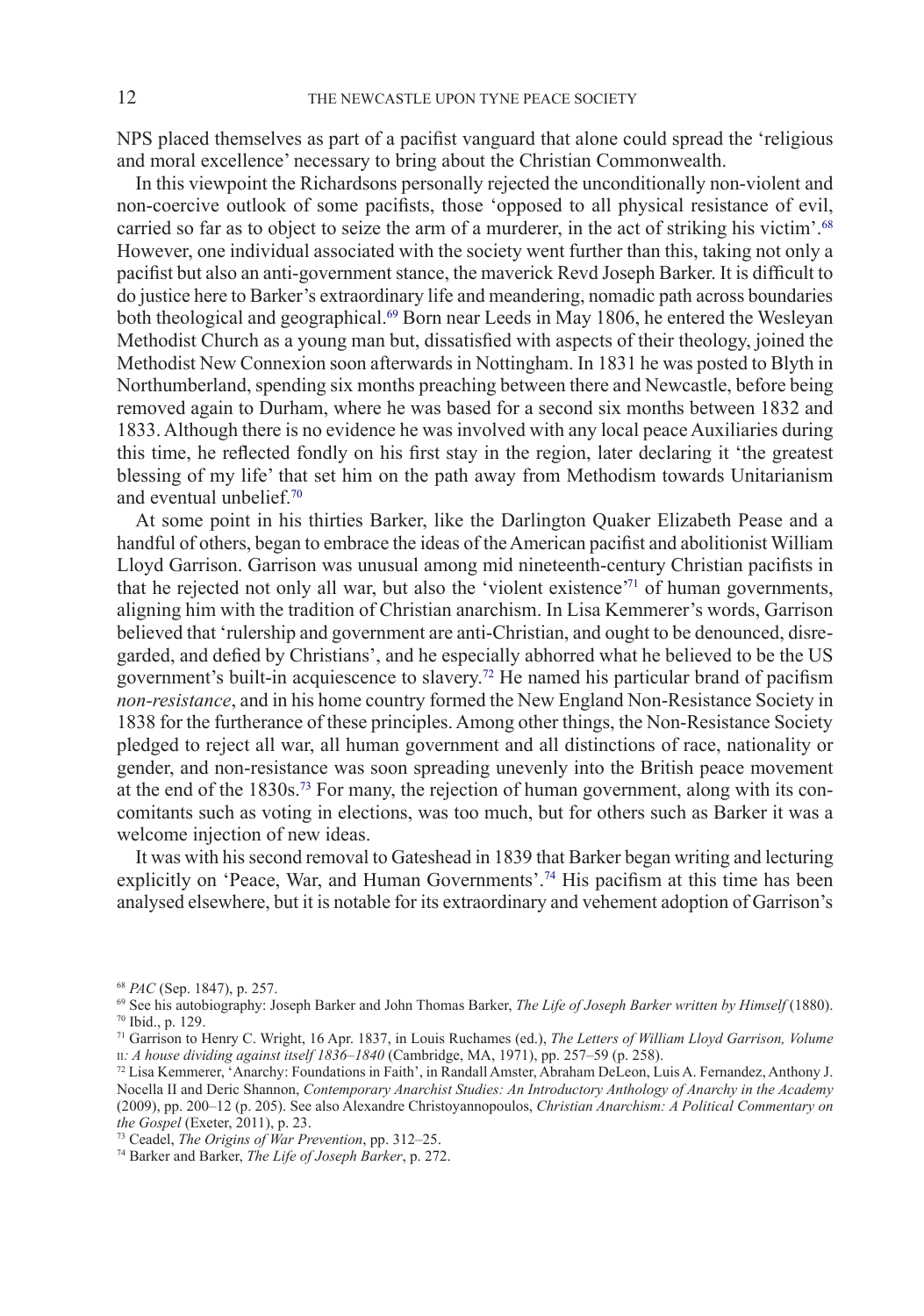principles of non-resistance.[75](#page-13-0) In a number of tracts published in Newcastle between 1840 and 1845, Barker outlined why 'all war is inconsistent with the religion of Christ',<sup>[76](#page-13-1)</sup> and how through adherence to the Gospel '[t]he horrors and miseries of war would be brought to a perpetual end'.[77](#page-13-2) He argued strongly against the use of violence in the protection of one's life or liberty, proposing that '[*n*]*o* one is fit to be a disciple of Christ, who cannot make up his mind to lose his life for his sake',<sup>[78](#page-13-3)</sup> and took the rejection of defensive war to extreme lengths. For example, he reasoned that, should France invade England, 'suppose that we, instead of preparing to kill them, were to receive them peacefully, share with them our food and our homes … [t]hey would be conquered; they would be disarmed: there is not an army in the universe that could withstand such love'.[79](#page-13-4) Most notably of all, Barker echoed both Garrison's key principle and the anarchist philosophies germinating on the Continent when he declared that '[g]overnments [have] no right to command a man to do any thing ... Governments can give us the authority to do nothing but what is right, and we do not need their authority to do that'.<sup>[80](#page-13-5)</sup>

In his rejection of war and government Barker's ideas at this time can be seen, like Garrison's, as encompassing what we would now define as Christian anarchism. He denied that any human government could ever be sanctioned by God and was thus not worthy of a Christian's subservience, and was even sufficiently anarchist for Garrison to declare that 'we agree with each other in all the essential points of Christianity'.<sup>[81](#page-13-6)</sup> Anticipating anarchism's reproach for nationalism, Barker was also insistent that 'patriotism was a savage, pretended love of country, which gratified itself in extending their country's dominions by the destruction of other nations'.[82](#page-13-7) However, like Garrison, he had soon abandoned those tendencies that most firmly demarcated him as a Christian anarchist, and was perhaps therefore 'concerned more often with agitating as such rather than with intellectual consistency'.<sup>[83](#page-13-8)</sup> Moreover, in his preoccupation with the individual (as opposed to collective) scale of non-resistance, Barker aligned more closely with the individualistic anarchisms of the time rather than any communal (and, not to mention, atheist) branch of the philosophy later espoused by Bakunin or Kropotkin, something that was underlined by his fervent and self-congratulatory efforts 'to counteract the mischievous tendency' of Socialism in the North of England.[84](#page-13-9)

Barker's unusual ideas nevertheless found a home in Newcastle and an ally in the Richardsons. Not a year after relocating to the North East, he was present as the Chartists interrupted the NPS's protest meeting in 1840, and a year later he was listed as a committee member.<sup>[85](#page-13-10)</sup> By 1841 he was holding weekly peace advocacy lectures throughout the region

<span id="page-13-2"></span><sup>77</sup> Joseph Barker, *The Happy Tendency and Final Triumph of the Christian Religion* (Newcastle, *c*. 1845), p. 9.

<span id="page-13-3"></span><sup>78</sup> Joseph Barker, *Objections to peace principles answered* (Newcastle, *c*. 1841), p. 7.

<span id="page-13-0"></span><sup>75</sup> Brock, *Pacifism in Europe*, pp. 395–96; Ceadel, *The Origins of War Prevention*, pp. 319–21.

<span id="page-13-1"></span><sup>76</sup> Joseph Barker, *All War Anti-Christian* (Newcastle, *c*. 1840), p. 1.

<span id="page-13-4"></span><sup>79</sup> Joseph Barker, *Other objections to the peace principles answered* (Newcastle, 1842), pp. 5–6.

<span id="page-13-5"></span><sup>80</sup> Barker*, Objections to peace principles*, p. 3. See also Joseph Barker, *Non-resistance: in two letters* (Newcastle, 1842), pp. 5–16; Brock, *Pacifism in Europe to 1914*, p. 396, for similar statements.

<span id="page-13-6"></span><sup>81</sup> Garrison to Elizabeth Pease, 4 Apr. 1843, in Walter M. Merrill (ed.), *The Letters of William Lloyd Garrison, Volume* iii*: No Union with Slaveholders 1841–1849* (Cambridge, MA, 1973), pp. 148–51 (p. 150).

<span id="page-13-8"></span><span id="page-13-7"></span><sup>82</sup> Joseph Barker and Lloyd Jones, *The Influence of Christianity*: *Report of a Public Discussion* … (Manchester, 1839), p. 95. 83 Christoyannopoulos, *Christian Anarchism*, p. 23.

<span id="page-13-9"></span><sup>84</sup> Barker and Barker, *The Life of Joseph Barker*, pp. 248–49. See also, for example, Joseph Barker, *The Abominations of Socialism exposed, in reply to the Gateshead Observer* (Newcastle, 1840).

<span id="page-13-10"></span><sup>85</sup> *HP*, NS 2 (1840–41), p. 281; Anon., *Local Collections; or Records of Remarkable Events connected with the Borough of Gateshead, 1841* (Gateshead, 1841), p. 38.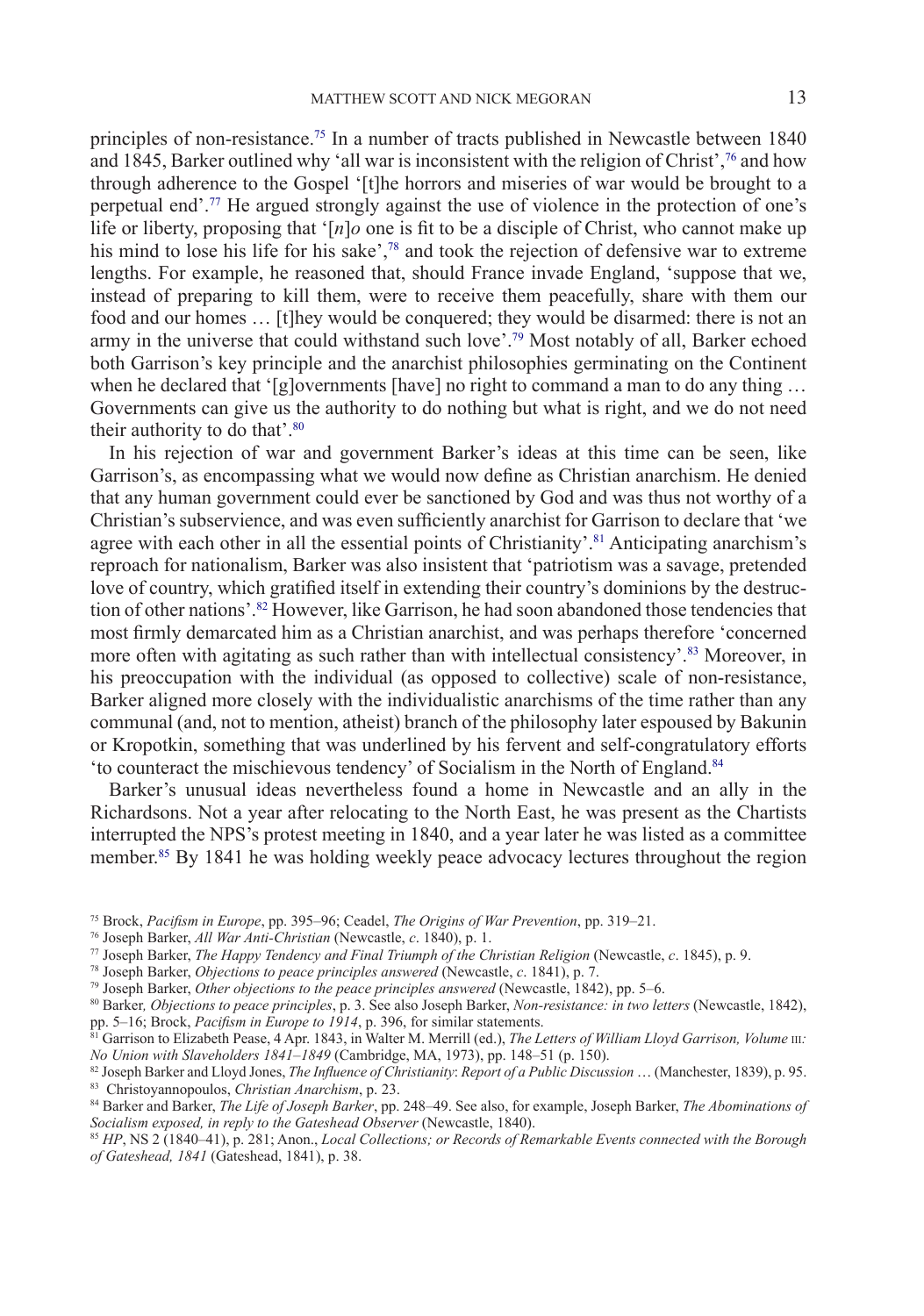'under the auspices of the Committee', $\frac{86}{5}$  and soon their support for him stretched to supporting his travels and family. As Barker himself recounted,

[a]t one period I lectured frequently on Peace. The Quakers aided me in obtaining rooms for my lectures, and supplied me with money to pay my travelling expenses; and the Backhouses and Peases of Darlington, and the Richardsons and others of Newcastle, contributed to the support of my family. I met some of the best and most agreeable people I ever knew among the Quakers.<sup>[87](#page-14-1)</sup>

Through their mutual associate, Elizabeth Pease, Barker soon came to also have an impact on Garrison himself. In February 1843 Garrison told Pease that Barker's 'writings evince a most amicable and christian spirit, and a mind resolutely bent in knowing and obeying the truth', and after they had finally met near Leeds in early September 1846, Garrison reflected that Barker had 'a far reaching a comprehensive mind — is possessed of gloriously free spirit, and writes with astonishing ease and copiousness'.[88](#page-14-2) However, Barker was not so popular among the local ministers who were not in the orbit of the NPS, especially after he had left the society in 1842 owing to his increasingly heterodox views on the Atonement and the Book of Revelation.[89](#page-14-3) An Anglican minister at Hexham, George Bird, criticised both Barker and the NPS as 'for the most part employ[ing] themselves in sowing the seeds of sentimental excitement, and in one-sided empty declamation, which could only be suffered to usurp the place of sober and decisive reasoning by an inconsiderate and unreflecting audience'.[90](#page-14-4) Barker was also challenged on the eccentricity of some of his other theological views by the Methodist minister William Cooke in a long and exhaustive debate held in August 1845, in which Barker was regularly interrupted.<sup>[91](#page-14-5)</sup> Consequently, while his ideas were for a time given a platform by the NPS, they unsurprisingly did not have much impact beyond that.

Barker's involvement ran parallel to the wider increase in the society's activities. In the early 1840s it remained cordial with the London Society; continuing to submit reports for publication in the *Herald of Peace* and calling for donations to assist the General Peace Convention in 1843. In 1841 it also reported 'more extensive and varied labours than have usually fallen within the compass of one year's operations', breaking with the years of relative inactivity at the end of the 1830s.<sup>[92](#page-14-6)</sup> Most importantly of all, however, was the development of a positively outward looking internationalism which sought to connect with growing national and transnational networks of peace advocacy. For example, when the Oregon Question threatened to simmer over in the mid 1840s, the NPS joined the rest of the peace movement in penning a Friendly Address to the US, theirs to 'the inhabitants of Illinois, and neighbouring states of North America, with a friendly appeal to the Students of Knox College, Galesburg', and on at least one occasion members of the NPS, including Brumell, the Richardsons and the tanner Jonathan Priestman, donated money to enable the printing and sending of peace tracts to the Norwegian Society of Friends in Stavanger.<sup>[93](#page-14-7)</sup>

<span id="page-14-0"></span><sup>86</sup> Anon., *Local Collections*, p. 37.

<span id="page-14-1"></span><sup>87</sup> Barker and Barker, *The Life of Joseph Barker*, p. 273.

<span id="page-14-2"></span><sup>88</sup> Garrison to Elizabeth Pease, 28 Feb. 1843, in Merrill, *The Letters of William Lloyd Garrison*, pp. 123–27 (p. 124); Garrison to Richard D. Webb, 12 Sep. 1846, in ibid., pp. 408–09 (p. 409).

<span id="page-14-3"></span><sup>89</sup> van der Linden, *The International Peace Movement*, p. 193.

<span id="page-14-4"></span><sup>90</sup> George Bird, *A Church: The Christian's Peace Society* (Newcastle, 1843), p. 23.

<span id="page-14-5"></span><sup>91</sup> J. Selkirk, *Authentic report of the public discussion between Joseph Barker and William Cooke* … (1845).

<span id="page-14-6"></span><sup>92</sup> *HP*, NS 2 (1840–41), p. 368.

<span id="page-14-7"></span><sup>93</sup> *PAC* (Jun. 1846), p. 142; LRSF, George Richardson TEMP MSS 911/2/18.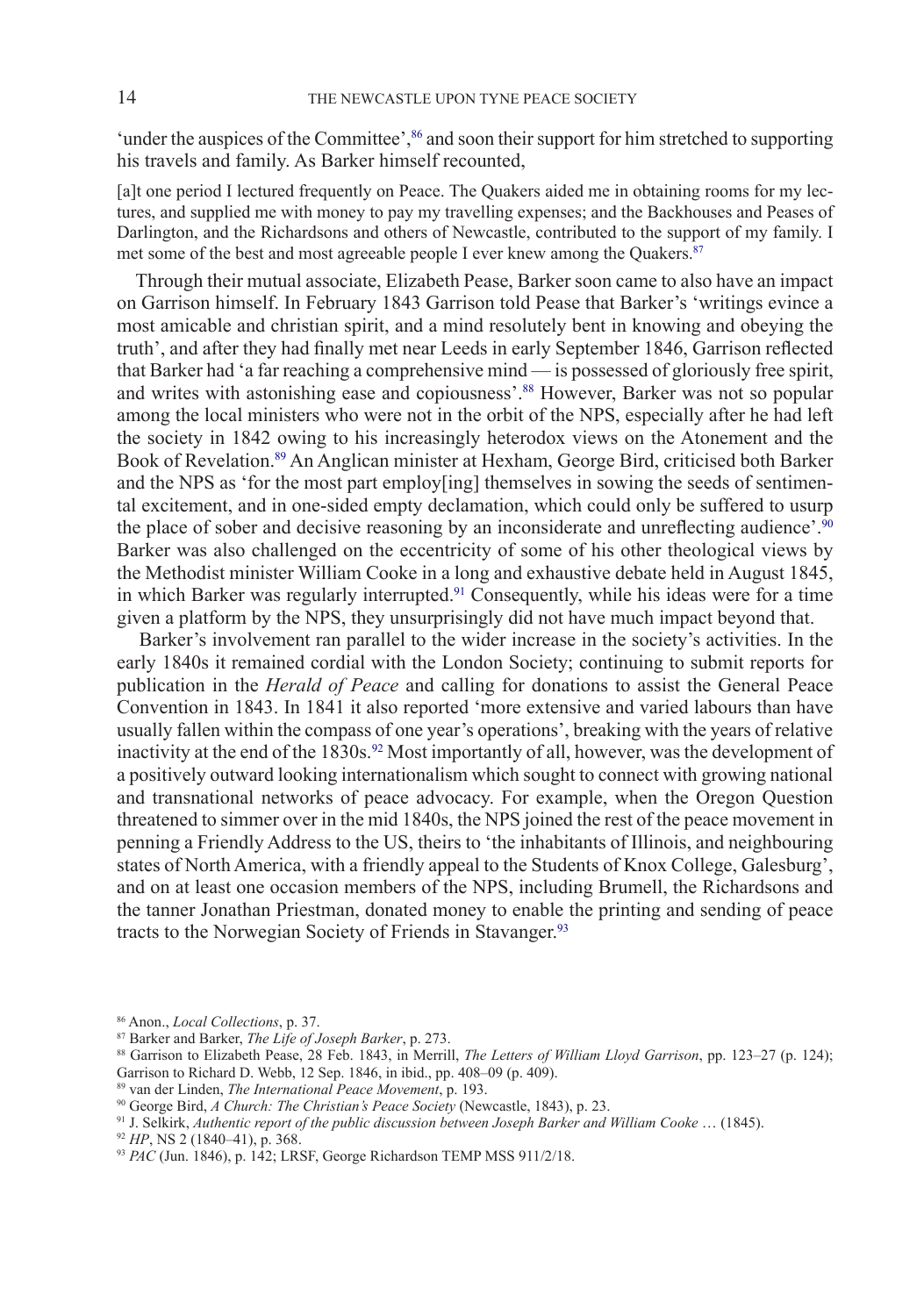This outlook was best demonstrated by the connections cultivated by Henry and Anna Richardson to members of the American peace and abolitionism movements; specifically, the escaped US slave Frederick Douglass and the founder of the League of Universal Brotherhood Elihu Burritt (whom they referred to as 'the very Hercules of Peace Literature'[94](#page-15-0) in the *Peace Advocate*). Douglass was a slave who escaped incarceration in 1838 before coming into contact with Garrison in 1841. On coming to Britain in 1845, his twenty-month lecture tour inspired Anna and her sister-in-law, Ellen Richardson, to raise the necessary funds to secure Douglass's formal manumission for his former owner in the US.<sup>[95](#page-15-1)</sup> Subsequent to this, Douglass's and Anna's advocacy for peace and abolition entwined, encapsulated in a letter Douglass wrote to her, noting that '[t]he spirit of war rages. The war for the extension of slavery is daily becoming more and more popular; and he is branded a traitor who utters himself with any decision against it'.<sup>[96](#page-15-2)</sup> Thus, as well as being active in the NPS and her publication of the *Peace Advocate* and *Olive Leaf* with Henry, Anna also established the Newcastle Ladies' Free Produce Association in 1846 before, in 1847, starting to issue a '"Monthly Illustrations of American Slavery", in which she provided up-to-date information to nearly a hundred newspaper editors'.<sup>[97](#page-15-3)</sup> Her and Henry's spearheading of the free produce movement in Britain incidentally drew the ire of Garrison, who believed abstainers from cotton 'fritter[ed] away great energies & respectable powers in controversies about years of cotton-cloth and pounds of sugar'.[98](#page-15-4) In their commitment to abolitionism and free produce, as well as other local philanthropic causes such as temperance and prison reform, the Richardsons can be grouped neatly with the moral radicalism of Joseph Sturge that helped pluralise the wider peace movement in the late 1830s and 1840s. And although they were not involved with Sturge's Anti-Slavery societies until the second half of the 1840s, other longstanding NPS members such as James Finlay and Jonathan Priestman were.<sup>[99](#page-15-5)</sup>

While Sturge was undoubtedly the major radicalising influence on the London Society, historians have suggested it was the Richardsons who revitalised the British free produce movement in the late 1840s and early 1850s.<sup>100</sup> Indeed, in 1849 they formed the British Free Produce Association (Jonathan Priestman was also a founder),<sup>101</sup> and it is in this context that the Richardsons and NPS's convivial support for the ideas of that other great peace advocate and abolitionist, Elihu Burritt, must be seen. Burritt himself had only himself begun peace advocating in 1843 after previous anti-slavery and temperance activism, and was most crucially a fervent advocate of free produce (unlike Garrison).<sup>102</sup> This ensured that when Burritt arrived in Britain in June 1846 to promote his League of Universal Brotherhood he was

<span id="page-15-0"></span><sup>94</sup> *PAC* (Jun. 1846), p. 141.

<span id="page-15-1"></span><sup>95</sup> On this, see L. Diane Barnes, *Frederick Douglass: Reformer and Statesman* (2013), p. 51; Clare Midgley, *Women Against Slavery: The British Campaigns, 1780–1870* (1992 [2005]), p. 137.

<span id="page-15-2"></span><sup>96</sup> Douglass to Anna Richardson, 29 Apr. 1847, in John R. McKivigan (ed.), *The Frederick Douglass Papers. Series Three: Correspondence. Volume* i*: 1842–1852* (2009), pp. 208–09 (p. 209).

<span id="page-15-3"></span><sup>97</sup> Midgley, *Women Against Slavery*, p. 136.

<span id="page-15-4"></span><sup>98</sup> Quoted in Julie Lynn Holcomb, '"There is death in the pot": Women, Consumption, and Free Produce in the Transatlantic World, 1791–1848' (unpub. Ph.D. dissertation, University of Texas at Arlington 2010), p. 213.

<span id="page-15-5"></span><sup>99</sup> British and Foreign Anti-Slavery Society, *Proceedings of the general Anti-Slavery Convention* … (1840), pp. 527, 577, 581.

<span id="page-15-6"></span><sup>100</sup> Billington, 'British Humanitarians'; Holcomb, '"There is death in the pot"', pp. 213–17; Midgley, *Women Against Slavery*, pp. 135–37; A. P. Vaughan Kett, 'Quaker Women, the Free Produce Movement, and British Anti-Slavery Campaigns: The Free Labour Cotton Depot in Street' (unpub. Ph.D. dissertation, University of Brighton, 2012), pp. 24, 90, 95, 200–01.

<span id="page-15-7"></span><sup>101</sup> Vaughan Kett, 'Quaker Women', p. 91.

<span id="page-15-8"></span><sup>102</sup> See Ceadel, *The Origins of War Prevention*, pp. 356–413.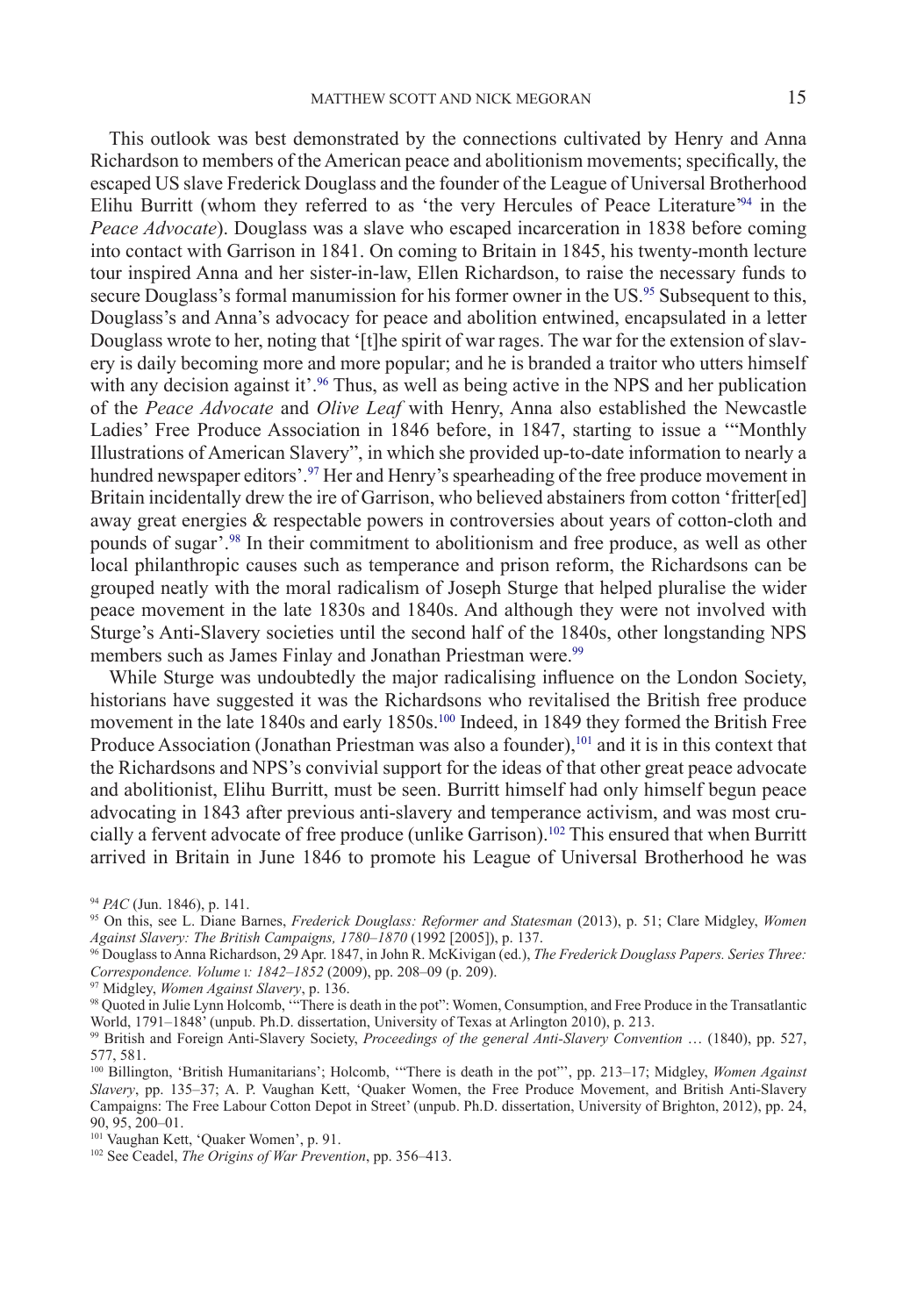received particularly warmly when he visited Newcastle on 13 November. According to the *Newcastle Guardian and Tyne Mercury*, his lecture was attended by 'a very numerous audience, the room being crowded in every part'.[103](#page-16-0) The following week, on the 18th, the NPS met and pledged '[t]hat a society be formed in Newcastle on Tyne to carry out the object of the League of Universal Brotherhood', demonstrating their embracing and acceptance of Burritt's principles.[104](#page-16-1) Burritt's connection to Newcastle continued thereafter; he returned in April 1847 and again in February 1849. He also grew close to the Richardsons after his initial visit; Anna set up a Newcastle branch of the Olive Leaf Circles, the network of female peace groups associated with Burritt's cause, and in the mid 1850s Burritt took over the editorship of an anti-slavery magazine published by the Richardsons, when they could no longer sustain it.[105](#page-16-2)

All of this indicates that, throughout the 1840s, it was the entwined transatlantic connections between the Richardsons, the NPS and the abolitionist and peace movements that spurred and transformed the society's continuing absolutist pacifism more than anything else. In many ways they were a microcosm of Sturge's wider provincial radicalism; a moral radical core expressed most visibly by Orange and the Richardsons, but with a militant periphery represented by Barker's brash anarchism. Yet it was also this absolutism and outward-looking stance that ensured when Europe descended into revolution and militarism in 1848 the NPS suffered locally. The rise of the Second Empire in France raised the prospect of the old enemy marauding across the English Channel once more, to which viewpoints such as the Richardsons' non-intervention and Joseph Barker's 'share with them our food and our homes' were ridiculed by local businessmen and newspapers. Furthermore, the occupation of parts of the Ottoman Empire and invasion of Hungary by Russia brought the ever-simmering and noxious combination of Tyneside's Turcophilia and Russophobia to the boil soon afterwards, suffocating the local space within which the NPS could operate.<sup>106</sup> It was in this climate that attendances waned at their annual meetings; aside from the fanfare that accompanied Burritt's visit in 1846, the *Peace Advocate* noted simply 'attendance small' at the NPS's 1847 meeting[.107](#page-16-4) It was also in contrast to the fortunes of the London Society, which was buoyed by Burritt's influence and popular appeal, two well-organised campaigns against the prospective reintroduction of the militia and the organisation of the successive International Peace Congresses in Brussels, Paris and Frankfurt in 1848, 1849 and 1850.<sup>[108](#page-16-5)</sup> Thus, while the London Society was able to ride a wave of growing anti-war sentiment in the country, the specificities of Newcastle's local political milieu contrarily spelled the end of the NPS's decade-long independence. The success of the London Society, the death of Brumell, their absolutist stance, and the antagonism they faced in Newcastle sent the NPS — tail between legs — back to Auxiliary status in 1850. With the Crimean War on the horizon and the militarists on the march, from 1850 the (re)affiliated NAPS was never again a noteworthy force in the North East.

<span id="page-16-0"></span><sup>103</sup> *Newcastle Guardian and Tyne Mercury*, 14 Nov. 1846, p. 8.

<span id="page-16-1"></span><sup>104</sup> *PAC* (Dec.1846), p. 191.

<span id="page-16-2"></span><sup>105</sup> Holcomb, '"There is death in the pot"', pp. 216–17; Vaughan Kett, 'Quaker Women', p. 24.

<span id="page-16-3"></span><sup>106</sup> Saunders, 'Challenge, Decline and Revival'.

<span id="page-16-4"></span><sup>107</sup> *PAC* (Jun. 1847), p. 239.

<span id="page-16-5"></span><sup>108</sup> Ceadel, *The Origins of War Prevention*, p. 414.